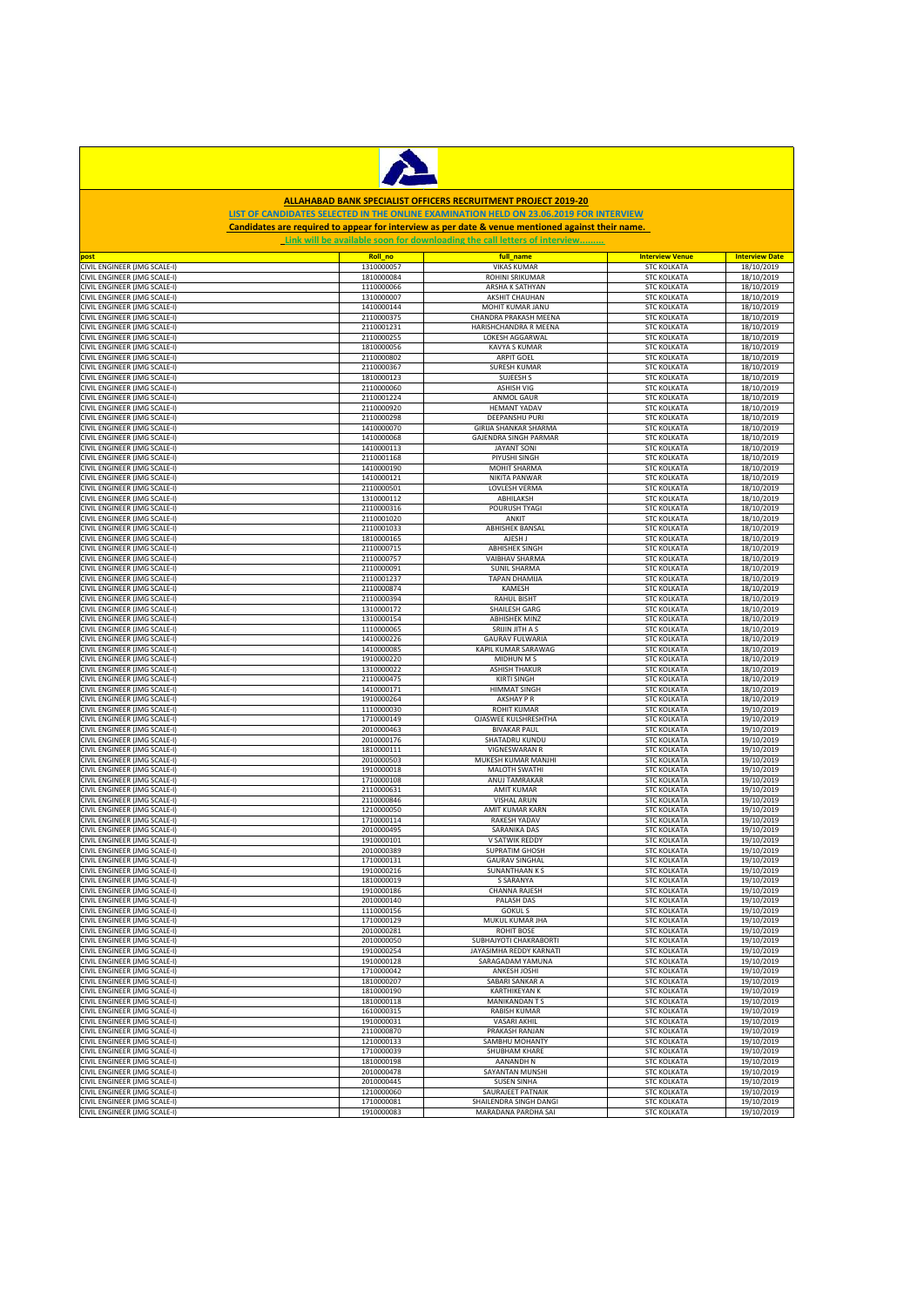| CIVIL ENGINEER (JMG SCALE-I)     | 2010000121 | VASAV SINHA                  | <b>STC KOLKATA</b>          | 19/10/2019 |
|----------------------------------|------------|------------------------------|-----------------------------|------------|
|                                  |            |                              |                             |            |
| CIVIL ENGINEER (JMG SCALE-I)     | 2010000118 | <b>SUMIT KUMAR SAHA</b>      | <b>STC KOLKATA</b>          | 19/10/2019 |
| CIVIL ENGINEER (JMG SCALE-I)     | 2110000347 | ABHISHEK KUMAR SINGH         | <b>STC KOLKATA</b>          | 19/10/2019 |
| CIVIL ENGINEER (JMG SCALE-I)     | 2010000305 | ANUBHAV CHATTERJEE           | <b>STC KOLKATA</b>          | 19/10/2019 |
| CIVIL ENGINEER (JMG SCALE-I)     | 1710000008 | <b>BRAJESH KUMAR SINGH</b>   | <b>STC KOLKATA</b>          | 19/10/2019 |
| CIVIL ENGINEER (JMG SCALE-I)     | 2010000272 | <b>TAPOJIT KOLEY</b>         | <b>STC KOLKATA</b>          | 19/10/2019 |
| CIVIL ENGINEER (JMG SCALE-I)     | 1510000264 | <b>VAIBHAW SINGH</b>         | <b>STC KOLKATA</b>          | 21/10/2019 |
|                                  | 2110000729 | <b>RAVINDRA PRATAP SINGH</b> |                             |            |
| CIVIL ENGINEER (JMG SCALE-I)     |            |                              | <b>STC KOLKATA</b>          | 21/10/2019 |
| CIVIL ENGINEER (JMG SCALE-I)     | 2110000405 | AAKASH TIWARI                | <b>STC KOLKATA</b>          | 21/10/2019 |
| CIVIL ENGINEER (JMG SCALE-I)     | 2110000161 | <b>ANKUR SHARMA</b>          | <b>STC KOLKATA</b>          | 21/10/2019 |
| CIVIL ENGINEER (JMG SCALE-I)     | 2110000073 | <b>ARUN KUMAR</b>            | <b>STC KOLKATA</b>          | 21/10/2019 |
| CIVIL ENGINEER (JMG SCALE-I)     | 1610000065 | AJAYKUMAR RAMNAYAN PAL       | <b>STC KOLKATA</b>          | 21/10/2019 |
| CIVIL ENGINEER (JMG SCALE-I)     | 1510000309 | <b>SUMIT VERMA</b>           | <b>STC KOLKATA</b>          | 21/10/2019 |
| CIVIL ENGINEER (JMG SCALE-I)     | 1310000142 | RAJA KHANDELWAL              | <b>STC KOLKATA</b>          | 21/10/2019 |
| CIVIL ENGINEER (JMG SCALE-I)     | 2110001024 | SPARSH SINGH                 | <b>STC KOLKATA</b>          | 21/10/2019 |
|                                  |            |                              |                             |            |
| CIVIL ENGINEER (JMG SCALE-I)     | 1510000218 | <b>DILEEP VERMA</b>          | <b>STC KOLKATA</b>          | 21/10/2019 |
| CIVIL ENGINEER (JMG SCALE-I)     | 2110000249 | <b>ASHISH LUNTHI</b>         | <b>STC KOLKATA</b>          | 21/10/2019 |
| CIVIL ENGINEER (JMG SCALE-I)     | 1610000271 | <b>SURABHI SINGH</b>         | <b>STC KOLKATA</b>          | 21/10/2019 |
| CIVIL ENGINEER (JMG SCALE-I)     | 2110000603 | <b>GIRISH KUMAR</b>          | <b>STC KOLKATA</b>          | 21/10/2019 |
| CIVIL ENGINEER (JMG SCALE-I)     | 1510000172 | ARUSHI KAPOOR                | <b>STC KOLKATA</b>          | 21/10/2019 |
| CIVIL ENGINEER (JMG SCALE-I)     | 1510000131 | VISHAL BHADAURIA             | <b>STC KOLKATA</b>          | 21/10/2019 |
| CIVIL ENGINEER (JMG SCALE-I)     | 2110000380 | RAGHVENDRA PRATAP SINGH      | <b>STC KOLKATA</b>          | 21/10/2019 |
|                                  |            |                              |                             |            |
| CIVIL ENGINEER (JMG SCALE-I)     | 2110000601 | VIPUL CHAKRADHAR             | <b>STC KOLKATA</b>          | 21/10/2019 |
| CIVIL ENGINEER (JMG SCALE-I)     | 2110000521 | SHUBHAM RATHORE              | <b>STC KOLKATA</b>          | 21/10/2019 |
| CIVIL ENGINEER (JMG SCALE-I)     | 2110001155 | SHUBHAM WADHWA               | <b>STC KOLKATA</b>          | 21/10/2019 |
| CIVIL ENGINEER (JMG SCALE-I)     | 2110001154 | DEEPESH BANSAL               | <b>STC KOLKATA</b>          | 21/10/2019 |
| CIVIL ENGINEER (JMG SCALE-I)     | 2110000672 | KANUPRIYA SRIVASTAVA         | <b>STC KOLKATA</b>          | 21/10/2019 |
| CIVIL ENGINEER (JMG SCALE-I)     | 1510000273 | ADARSH PRATAP SINGH          | <b>STC KOLKATA</b>          | 21/10/2019 |
| CIVIL ENGINEER (JMG SCALE-I)     | 1510000409 | ANKESHIT SRIVASTAVA          | <b>STC KOLKATA</b>          | 21/10/2019 |
| CIVIL ENGINEER (JMG SCALE-I)     | 2110001045 | VIVEK KUMAR JAISWAL          | <b>STC KOLKATA</b>          | 21/10/2019 |
|                                  |            |                              |                             |            |
| CIVIL ENGINEER (JMG SCALE-I)     | 1510000112 | <b>ABHISHEK YADAV</b>        | <b>STC KOLKATA</b>          | 21/10/2019 |
| CIVIL ENGINEER (JMG SCALE-I)     | 2110000563 | MANEESH YADAV                | <b>STC KOLKATA</b>          | 21/10/2019 |
| CIVIL ENGINEER (JMG SCALE-I)     | 2110000549 | SHIVAJI RAJA RAJPOOT         | <b>STC KOLKATA</b>          | 21/10/2019 |
| CIVIL ENGINEER (JMG SCALE-I)     | 1510000549 | HIMANSHU SINGH               | <b>STC KOLKATA</b>          | 21/10/2019 |
| CIVIL ENGINEER (JMG SCALE-I)     | 1510000459 | MUKTESHWAR CHAND             | <b>STC KOLKATA</b>          | 21/10/2019 |
| CIVIL ENGINEER (JMG SCALE-I)     | 2110000856 | <b>VIPRO CHAUHAN</b>         | <b>STC KOLKATA</b>          | 21/10/2019 |
| CIVIL ENGINEER (JMG SCALE-I)     | 1510000581 | <b>VIVEK KUMAR TRIPATHI</b>  | <b>STC KOLKATA</b>          | 21/10/2019 |
| CIVIL ENGINEER (JMG SCALE-I)     | 1510000083 | AMRITANSHU SRIVASTAVA        | <b>STC KOLKATA</b>          | 21/10/2019 |
|                                  |            |                              |                             |            |
| CIVIL ENGINEER (JMG SCALE-I)     | 2110000753 | AWANISH KUMAR SINGH          | <b>STC KOLKATA</b>          | 21/10/2019 |
| CIVIL ENGINEER (JMG SCALE-I)     | 2110000018 | DURGESH KUMAR PATEL          | <b>STC KOLKATA</b>          | 21/10/2019 |
| CIVIL ENGINEER (JMG SCALE-I)     | 1710000185 | MAHESH CHANDRA               | <b>STC KOLKATA</b>          | 21/10/2019 |
| CIVIL ENGINEER (JMG SCALE-I)     | 1510000380 | <b>RITESH KUMAR</b>          | <b>STC KOLKATA</b>          | 21/10/2019 |
| CIVIL ENGINEER (JMG SCALE-I)     | 2110000265 | <b>SWATI SRIVASTAVA</b>      | <b>STC KOLKATA</b>          | 21/10/2019 |
| CIVIL ENGINEER (JMG SCALE-I)     | 1510000153 | <b>ANKITA SINGH</b>          | <b>STC KOLKATA</b>          | 21/10/2019 |
| CIVIL ENGINEER (JMG SCALE-I)     | 2110000065 | <b>ABHAY KUMAR</b>           | <b>STC KOLKATA</b>          | 21/10/2019 |
| CIVIL ENGINEER (JMG SCALE-I)     | 2110000873 | <b>ANIKET YADAV</b>          | <b>STC KOLKATA</b>          | 21/10/2019 |
|                                  | 1510000176 | PRASHANT SRIVASTAVA          | <b>STC KOLKATA</b>          | 21/10/2019 |
| CIVIL ENGINEER (JMG SCALE-I)     |            |                              |                             |            |
| CIVIL ENGINEER (JMG SCALE-I)     | 2110001132 | <b>VAIBHAV GUPTA</b>         | <b>STC KOLKATA</b>          | 21/10/2019 |
| CIVIL ENGINEER (JMG SCALE-I)     | 1510000315 | <b>SHIVAM BAJPAI</b>         | <b>STC KOLKATA</b>          | 21/10/2019 |
| CIVIL ENGINEER (JMG SCALE-I)     | 1510000225 | ABHINAV KUMAR SINGH          | <b>STC KOLKATA</b>          | 21/10/2019 |
| CIVIL ENGINEER (JMG SCALE-I)     | 1510000217 | ADARSH KUMAR TIWARI          | <b>STC KOLKATA</b>          | 21/10/2019 |
| CIVIL ENGINEER (JMG SCALE-I)     | 2110000364 | <b>RISHU KATIYAR</b>         | <b>STC KOLKATA</b>          | 21/10/2019 |
| CIVIL ENGINEER (JMG SCALE-I)     | 2110000188 | NRAPENDRA KUMAR SINGH        | <b>STC KOLKATA</b>          | 21/10/2019 |
| CIVIL ENGINEER (JMG SCALE-I)     | 1510000513 | <b>VINOD KUMAR</b>           | <b>STC KOLKATA</b>          | 21/10/2019 |
|                                  | 2110000346 |                              |                             |            |
| CIVIL ENGINEER (JMG SCALE-I)     |            | <b>INDRA PAL SINGH</b>       | <b>STC KOLKATA</b>          | 21/10/2019 |
| CIVIL ENGINEER (JMG SCALE-I)     | 2110000714 | RAJ VERMA                    | <b>STC KOLKATA</b>          | 21/10/2019 |
| COMPANY SECRETARY (MMG SCALE-II) | 2110000540 | <b>HARIOM RASTOGI</b>        | HEAD OFFICE, KOLKATA        | 17/10/2019 |
| COMPANY SECRETARY (MMG SCALE-II) | 2010000038 | <b>TANAYJEET DAS</b>         | HEAD OFFICE, KOLKATA        | 17/10/2019 |
| COMPANY SECRETARY (MMG SCALE-II) | 2110001236 | <b>MAMTA BISHT</b>           | HEAD OFFICE, KOLKATA        | 17/10/2019 |
| COMPANY SECRETARY (MMG SCALE-II) | 1410000169 | DIVYA JAIN                   | HEAD OFFICE, KOLKATA        | 17/10/2019 |
| COMPANY SECRETARY (MMG SCALE-II) | 2010000493 | RATAN KUMAR SHARMA           | HEAD OFFICE, KOLKATA        | 17/10/2019 |
| COMPANY SECRETARY (MMG SCALE-II) | 1410000109 | VIJAY KUMAR JHA              | HEAD OFFICE, KOLKATA        | 17/10/2019 |
| COMPANY SECRETARY (MMG SCALE-II) | 1610000137 | PRIYA GARG                   | HEAD OFFICE, KOLKATA        | 17/10/2019 |
|                                  |            |                              |                             |            |
| COMPANY SECRETARY (MMG SCALE-II) | 2110000854 | <b>ISHA CHAWLA</b>           | HEAD OFFICE, KOLKATA        | 17/10/2019 |
| COMPANY SECRETARY (MMG SCALE-II) | 2110000369 | AAKANKSHA BHATNAGAR          | HEAD OFFICE, KOLKATA        | 17/10/2019 |
| COMPANY SECRETARY (MMG SCALE-II) | 2110000481 | <b>LALIT KUMAR</b>           | HEAD OFFICE, KOLKATA        | 17/10/2019 |
| COMPANY SECRETARY (MMG SCALE-II) | 2110000801 | RASHMI                       | HEAD OFFICE, KOLKATA        | 17/10/2019 |
| COMPANY SECRETARY (MMG SCALE-II) | 1810000225 | ADITYA SHARMA                | <b>HEAD OFFICE, KOLKATA</b> | 17/10/2019 |
| COMPANY SECRETARY (MMG SCALE-II) | 2110000016 | <b>ISHA ARORA</b>            | HEAD OFFICE, KOLKATA        | 17/10/2019 |
| COMPANY SECRETARY (MMG SCALE-II) | 1310000050 | PRIYANKA BHARDWAJ            | HEAD OFFICE, KOLKATA        | 17/10/2019 |
| COMPANY SECRETARY (MMG SCALE-II) | 1110000169 | PIYUSH KUMAR GOYAL           | HEAD OFFICE, KOLKATA        | 17/10/2019 |
| FINANCIAL ANALYST (MMG SCALE-II) | 1610000173 | HEMANTKUMAR ULHASRAO PATIL   | HEAD OFFICE, KOLKATA        | 16/10/2019 |
| FINANCIAL ANALYST (MMG SCALE-II) | 2110000428 | SAURABH KUMAR SYAL           | HEAD OFFICE, KOLKATA        | 16/10/2019 |
| FINANCIAL ANALYST (MMG SCALE-II) | 1610000053 | <b>ARIJIT SAHA</b>           | <b>HEAD OFFICE, KOLKATA</b> |            |
|                                  |            |                              |                             | 16/10/2019 |
| FINANCIAL ANALYST (MMG SCALE-II) | 1210000088 | SUMEET KUMAR PRADHAN         | HEAD OFFICE, KOLKATA        | 16/10/2019 |
| FINANCIAL ANALYST (MMG SCALE-II) | 2110001015 | <b>CHHAVI GARG</b>           | HEAD OFFICE, KOLKATA        | 16/10/2019 |
| FINANCIAL ANALYST (MMG SCALE-II) | 1410000082 | RAM SUNDER SHARMA            | HEAD OFFICE, KOLKATA        | 16/10/2019 |
| FINANCIAL ANALYST (MMG SCALE-II) | 2110000190 | RAKESH KUMAR YADAV           | HEAD OFFICE, KOLKATA        | 16/10/2019 |
| FINANCIAL ANALYST (MMG SCALE-II) | 1610000111 | PARDEEP KUMAR                | HEAD OFFICE, KOLKATA        | 16/10/2019 |
| FINANCIAL ANALYST (MMG SCALE-II) | 1610000141 | SAKSHAM KUMAR SARKAR         | HEAD OFFICE, KOLKATA        | 16/10/2019 |
| FINANCIAL ANALYST (MMG SCALE-II) | 2010000125 | <b>ROHIT SHAW</b>            | HEAD OFFICE, KOLKATA        | 16/10/2019 |
| FINANCIAL ANALYST (MMG SCALE-II) | 1210000121 | LOKESH KUMAR MOHANTA         | HEAD OFFICE, KOLKATA        | 16/10/2019 |
|                                  |            |                              |                             |            |
| FINANCIAL ANALYST (MMG SCALE-II) | 2110000941 | MONIKA VARUN                 | HEAD OFFICE, KOLKATA        | 16/10/2019 |
| FINANCIAL ANALYST (MMG SCALE-II) |            | DEEPAK JAYHIND KOLHE         | HEAD OFFICE, KOLKATA        | 16/10/2019 |
| FINANCIAL ANALYST (MMG SCALE-II) | 1610000155 |                              |                             |            |
|                                  | 1910000126 | VENU GOPAL ATLA              | HEAD OFFICE, KOLKATA        | 16/10/2019 |
| FINANCIAL ANALYST (MMG SCALE-II) | 2010000099 | SUNRIT KUMAR CHANDA          | HEAD OFFICE, KOLKATA        | 16/10/2019 |
| FINANCIAL ANALYST (MMG SCALE-II) | 1810000102 | <b>K VIGNESH</b>             | HEAD OFFICE, KOLKATA        | 16/10/2019 |
|                                  | 1110000072 |                              |                             |            |
| FINANCIAL ANALYST (MMG SCALE-II) |            | DEEPAK KUMAR                 | HEAD OFFICE, KOLKATA        | 16/10/2019 |
| FINANCIAL ANALYST (MMG SCALE-II) | 2110001130 | SHELENDRA KUMAR              | HEAD OFFICE, KOLKATA        | 16/10/2019 |
| FINANCIAL ANALYST (MMG SCALE-II) | 2010000329 | UTTAM KUMAR DAS              | HEAD OFFICE, KOLKATA        | 16/10/2019 |
| FINANCIAL ANALYST (MMG SCALE-II) | 2010000365 | RISHIKESH PUZARI             | HEAD OFFICE, KOLKATA        | 16/10/2019 |
| FINANCIAL ANALYST (MMG SCALE-II) | 2110000048 | SANDEEP KUMAR                | HEAD OFFICE, KOLKATA        | 16/10/2019 |
| FINANCIAL ANALYST (MMG SCALE-II) | 1410000250 | RAJENDRA KUMAR YADAV         | HEAD OFFICE, KOLKATA        | 16/10/2019 |
| FINANCIAL ANALYST (MMG SCALE-II) | 1710000060 | <b>DEEP THARANI</b>          | HEAD OFFICE, KOLKATA        | 16/10/2019 |
| FINANCIAL ANALYST (MMG SCALE-II) | 2010000276 | WASIM KHAN                   | HEAD OFFICE, KOLKATA        | 16/10/2019 |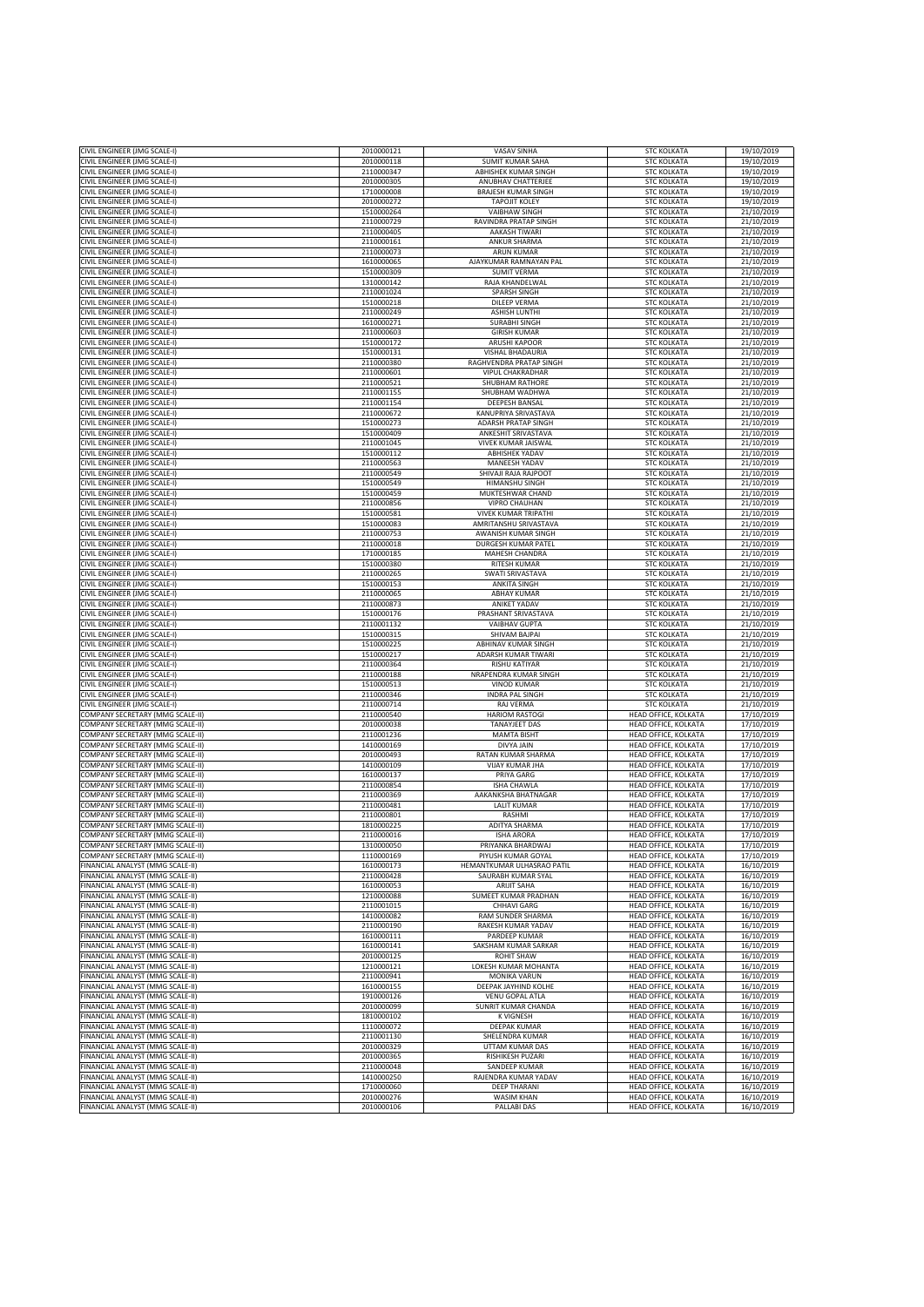| FINANCIAL ANALYST (MMG SCALE-II)                     | 1810000114 | <b>KRISHNAA RAJAPPA</b>    | HEAD OFFICE, KOLKATA        | 16/10/2019 |
|------------------------------------------------------|------------|----------------------------|-----------------------------|------------|
|                                                      |            | PRATEEK KULSHRESHTHA       | HEAD OFFICE, KOLKATA        |            |
| FINANCIAL ANALYST (MMG SCALE-II)                     | 1610000263 |                            |                             | 16/10/2019 |
| FINANCIAL ANALYST (MMG SCALE-II)                     | 2110000370 | <b>VIPIN SINGH</b>         | HEAD OFFICE, KOLKATA        | 16/10/2019 |
| FINANCIAL ANALYST (MMG SCALE-II)                     | 2110000937 | JAYMALYA MANDAL            | HEAD OFFICE, KOLKATA        | 16/10/2019 |
| FINANCIAL ANALYST (MMG SCALE-II)                     | 1910000144 | <b>APARNAS</b>             | HEAD OFFICE, KOLKATA        | 16/10/2019 |
| FINANCIAL ANALYST (MMG SCALE-II)                     | 2110000769 | SATENDRA KUMAR             | HEAD OFFICE, KOLKATA        | 16/10/2019 |
| FINANCIAL ANALYST (MMG SCALE-II)                     | 1910000002 | RAVI VINAYAK CHIKKAM       | HEAD OFFICE, KOLKATA        | 16/10/2019 |
| FINANCIAL ANALYST (MMG SCALE-II)                     | 1210000036 | ANIL KUMAR SAHU            | HEAD OFFICE, KOLKATA        | 16/10/2019 |
| FINANCIAL ANALYST (MMG SCALE-II)                     | 1610000344 | NAVEEN KUMAR SINGH         | HEAD OFFICE, KOLKATA        | 16/10/2019 |
| FINANCIAL ANALYST (MMG SCALE-II)                     | 1910000201 | <b>BHARATH BABU RUVVA</b>  | HEAD OFFICE, KOLKATA        | 16/10/2019 |
|                                                      |            |                            |                             |            |
| FINANCIAL ANALYST (MMG SCALE-II)                     | 1310000102 | <b>JAGDISH PRASAD</b>      | HEAD OFFICE, KOLKATA        | 16/10/2019 |
| FINANCIAL ANALYST (MMG SCALE-II)                     | 1610000239 | SAMEER SINGH RAUTHAN       | HEAD OFFICE, KOLKATA        | 16/10/2019 |
| FINANCIAL ANALYST (MMG SCALE-II)                     | 1910000063 | SHEELA YADAV PILLI         | HEAD OFFICE, KOLKATA        | 16/10/2019 |
| FINANCIAL ANALYST (MMG SCALE-II)                     | 1610000255 | NITIN JALINDAR MISAL       | HEAD OFFICE, KOLKATA        | 16/10/2019 |
| FINANCIAL ANALYST (MMG SCALE-II)                     | 1110000194 | PALLAPOLU SRIKANTH         | HEAD OFFICE, KOLKATA        | 16/10/2019 |
|                                                      |            |                            | <b>HEAD OFFICE, KOLKATA</b> |            |
| FINANCIAL ANALYST (MMG SCALE-II)                     | 1610000329 | SAURABH RAVI RAMTEKE       |                             | 16/10/2019 |
| FINANCIAL ANALYST (MMG SCALE-II)                     | 1710000064 | SHWETA POPLI JUMNANI       | HEAD OFFICE, KOLKATA        | 16/10/2019 |
| FINANCIAL ANALYST (MMG SCALE-II)                     | 1110000200 | AMRITA KUMARI SHARMA       | HEAD OFFICE, KOLKATA        | 16/10/2019 |
| FINANCIAL ANALYST (MMG SCALE-II)                     | 1710000152 | HIMANSHU NAVNEET MALVIYA   | HEAD OFFICE, KOLKATA        | 16/10/2019 |
| FINANCIAL ANALYST (MMG SCALE-II)                     | 1710000143 | ANURAG SHAH                | HEAD OFFICE, KOLKATA        | 17/10/2019 |
| FINANCIAL ANALYST (MMG SCALE-II)                     | 1510000187 | SHASHANK SANDHU            | HEAD OFFICE, KOLKATA        | 17/10/2019 |
| FINANCIAL ANALYST (MMG SCALE-II)                     | 2110001212 | CHANDRA KANT PAL           | HEAD OFFICE, KOLKATA        | 17/10/2019 |
|                                                      |            |                            |                             |            |
| FINANCIAL ANALYST (MMG SCALE-II)                     | 2110001162 | <b>ANKIT CHAUHAN</b>       | HEAD OFFICE, KOLKATA        | 17/10/2019 |
| FINANCIAL ANALYST (MMG SCALE-II)                     | 1510000351 | <b>ANKUR VERMA</b>         | HEAD OFFICE, KOLKATA        | 17/10/2019 |
| FINANCIAL ANALYST (MMG SCALE-II)                     | 1610000033 | <b>MAYANK MISRA</b>        | HEAD OFFICE, KOLKATA        | 17/10/2019 |
| FINANCIAL ANALYST (MMG SCALE-II)                     | 2110000173 | SAURABH TRIKHA             | HEAD OFFICE, KOLKATA        | 17/10/2019 |
| FINANCIAL ANALYST (MMG SCALE-II)                     | 1510000515 | AMAN CHAUDHARY             | HEAD OFFICE, KOLKATA        | 17/10/2019 |
| FINANCIAL ANALYST (MMG SCALE-II)                     | 2110001180 | AJAY KUMAR VERMA           | HEAD OFFICE, KOLKATA        | 17/10/2019 |
|                                                      |            |                            |                             |            |
| FINANCIAL ANALYST (MMG SCALE-II)                     | 2010000296 | PUJA BHARATI               | <b>HEAD OFFICE, KOLKATA</b> | 17/10/2019 |
| FINANCIAL ANALYST (MMG SCALE-II)                     | 2010000371 | <b>ALOK RANJAN</b>         | HEAD OFFICE, KOLKATA        | 17/10/2019 |
| FINANCIAL ANALYST (MMG SCALE-II)                     | 2110000082 | <b>ANKITA SINGH</b>        | HEAD OFFICE, KOLKATA        | 17/10/2019 |
| FINANCIAL ANALYST (MMG SCALE-II)                     | 2110000157 | PRADEEP KUMAR              | HEAD OFFICE, KOLKATA        | 17/10/2019 |
| FINANCIAL ANALYST (MMG SCALE-II)                     | 2110001189 | <b>VIPIN SINGH CHAUHAN</b> | HEAD OFFICE, KOLKATA        | 17/10/2019 |
| FINANCIAL ANALYST (MMG SCALE-II)                     | 2110000705 | AMBER SRIVASTAVA           | HEAD OFFICE, KOLKATA        | 17/10/2019 |
|                                                      | 2010000261 | <b>BINAY SHARMA</b>        |                             |            |
| FINANCIAL ANALYST (MMG SCALE-II)                     |            |                            | HEAD OFFICE, KOLKATA        | 17/10/2019 |
| MANAGER (EQUITY/ MUTUAL FUND DESK) (MMG SCALE-II)    | 2110000623 | SHRI OM                    | HEAD OFFICE, KOLKATA        | 17/10/2019 |
| MANAGER (EQUITY/ MUTUAL FUND DESK) (MMG SCALE-II)    | 1610000058 | ALPA HARSHIL RAVAL         | HEAD OFFICE, KOLKATA        | 17/10/2019 |
| MANAGER (EQUITY/ MUTUAL FUND DESK) (MMG SCALE-II)    | 2010000485 | ANURADHA MITRA             | HEAD OFFICE, KOLKATA        | 17/10/2019 |
| MANAGER (EQUITY/ MUTUAL FUND DESK) (MMG SCALE-II)    | 1710000083 | MANOJ KUMAR YADAV          | HEAD OFFICE, KOLKATA        | 17/10/2019 |
| MANAGER (EQUITY/ MUTUAL FUND DESK) (MMG SCALE-II)    | 2110000468 | <b>GOVIND RAJPUT</b>       | HEAD OFFICE, KOLKATA        | 17/10/2019 |
| MANAGER (EQUITY/ MUTUAL FUND DESK) (MMG SCALE-II)    | 2110000103 | <b>ITI VERMA</b>           | HEAD OFFICE, KOLKATA        | 17/10/2019 |
|                                                      |            |                            |                             |            |
| MANAGER (EQUITY/ MUTUAL FUND DESK) (MMG SCALE-II)    | 1810000224 | ANAND <sub>M</sub>         | HEAD OFFICE, KOLKATA        | 17/10/2019 |
| MANAGER (EQUITY/ MUTUAL FUND DESK) (MMG SCALE-II)    | 1810000107 | DINESH M D                 | HEAD OFFICE, KOLKATA        | 17/10/2019 |
| MANAGER (EQUITY/ MUTUAL FUND DESK) (MMG SCALE-II)    | 1610000096 | ROSHAN JHA                 | HEAD OFFICE, KOLKATA        | 17/10/2019 |
| MANAGER (EQUITY/ MUTUAL FUND DESK) (MMG SCALE-II)    | 1610000203 | SUPRIYA SANJAY THOSAR      | HEAD OFFICE, KOLKATA        | 17/10/2019 |
| MANAGER (EQUITY/ MUTUAL FUND DESK) (MMG SCALE-II)    | 2110000787 | MOHINDER KUMAR             | HEAD OFFICE, KOLKATA        | 17/10/2019 |
| MANAGER (EQUITY/ MUTUAL FUND DESK) (MMG SCALE-II)    | 2010000381 | <b>DEEPAK KUMAR</b>        | HEAD OFFICE, KOLKATA        | 17/10/2019 |
|                                                      |            |                            |                             |            |
| MANAGER (FIRE SAFETY) (MMG SCALE-II)                 | 2010000227 | <b>RAJIV KUMAR</b>         | CGMO, LUCKNOW               | 18/10/2019 |
| MANAGER (FIRE SAFETY) (MMG SCALE-II)                 | 2110000121 | NIKETAN CHAUHAN            | CGMO, LUCKNOW               | 18/10/2019 |
| MANAGER (FIRE SAFETY) (MMG SCALE-II)                 | 1610000028 | UTSAV VERMA                | CGMO, LUCKNOW               | 18/10/2019 |
| MANAGER (IT) (BIG DATA ANALYTICS) (MMG SCALE-II)     | 1510000587 | SANDEEP SHUKLA             | HEAD OFFICE, KOLKATA        | 16/10/2019 |
| MANAGER (IT) (BIG DATA ANALYTICS)(MMG SCALE-II)      | 1810000090 | NAVEENRAJ                  | HEAD OFFICE, KOLKATA        | 16/10/2019 |
| MANAGER (IT) (BIG DATA ANALYTICS) (MMG SCALE-II)     | 1810000083 | CHANDRAN SEKARAN B         | HEAD OFFICE, KOLKATA        | 16/10/2019 |
|                                                      |            |                            |                             |            |
| MANAGER (IT) (BIG DATA ANALYTICS) (MMG SCALE-II)     | 1610000063 | PRAVEEN KUMAR              | HEAD OFFICE, KOLKATA        | 16/10/2019 |
| MANAGER (IT) (BIG DATA ANALYTICS)(MMG SCALE-II)      | 2010000285 | <b>KUMAR SATYAM</b>        | HEAD OFFICE, KOLKATA        | 16/10/2019 |
| MANAGER (IT) (BIG DATA ANALYTICS) (MMG SCALE-II)     | 1310000008 | <b>SURAJ MOTA</b>          | HEAD OFFICE, KOLKATA        | 16/10/2019 |
| MANAGER (IT) (BIG DATA ANALYTICS) (MMG SCALE-II)     | 1510000248 | SHUBHAM ASTHANA            | HEAD OFFICE, KOLKATA        | 16/10/2019 |
| MANAGER (IT) (BIG DATA ANALYTICS) (MMG SCALE-II)     | 2110000637 | SAHIL KHATRI               | HEAD OFFICE, KOLKATA        | 16/10/2019 |
| MANAGER (IT) (BIG DATA ANALYTICS) (MMG SCALE-II)     | 2110000908 | <b>TALVINDER SINGH</b>     | HEAD OFFICE, KOLKATA        | 16/10/2019 |
|                                                      | 1610000046 | <b>AVINEET KUMAR</b>       |                             |            |
| MANAGER (IT) (BIG DATA ANALYTICS) (MMG SCALE-II)     |            |                            | HEAD OFFICE, KOLKATA        | 16/10/2019 |
| MANAGER (IT) (BIG DATA ANALYTICS) (MMG SCALE-II)     | 1110000113 | <b>CHIRAG MATHUR</b>       | HEAD OFFICE, KOLKATA        | 16/10/2019 |
| MANAGER (IT) (BIG DATA ANALYTICS) (MMG SCALE-II)     | 1210000016 | SAURABH ZEE                | HEAD OFFICE, KOLKATA        | 16/10/2019 |
| MANAGER (IT) (BIG DATA ANALYTICS) (MMG SCALE-II)     | 1110000095 | ANKUSH KUMAR               | HEAD OFFICE, KOLKATA        | 16/10/2019 |
| MANAGER (IT) (BIG DATA ANALYTICS) (MMG SCALE-II)     | 1510000562 | PULKIT YADAV               | HEAD OFFICE, KOLKATA        | 16/10/2019 |
| MANAGER (IT) (BIG DATA ANALYTICS) (MMG SCALE-II)     | 2010000350 | SOURO BHATTACHARJEE        | HEAD OFFICE, KOLKATA        | 16/10/2019 |
| MANAGER (IT) (BIG DATA ANALYTICS) (MMG SCALE-II)     | 1110000110 | SHISHIR KUMAR JHA          | HEAD OFFICE, KOLKATA        | 16/10/2019 |
| MANAGER (IT) (BIG DATA ANALYTICS)(MMG SCALE-II)      | 1110000026 | YATINDRA KUMAR JANGHEL     | HEAD OFFICE, KOLKATA        | 16/10/2019 |
|                                                      | 1610000131 | RAVINDRA SUKHADEV CHAURE   |                             |            |
| MANAGER (IT) (NETWORK MANAGER) (MMG SCALE-II)        |            |                            | HEAD OFFICE, KOLKATA        | 16/10/2019 |
| MANAGER (IT) (NETWORK MANAGER) (MMG SCALE-II)        | 2110000706 | SARVESH GHAI               | HEAD OFFICE, KOLKATA        | 16/10/2019 |
| MANAGER (IT) (NETWORK MANAGER) (MMG SCALE-II)        | 1610000178 | RITESH MANGESH SAWANT      | HEAD OFFICE, KOLKATA        | 16/10/2019 |
| MANAGER (IT) (NETWORK MANAGER) (MMG SCALE-II)        | 2110000569 | <b>ASHISH GUPTA</b>        | HEAD OFFICE, KOLKATA        | 16/10/2019 |
| MANAGER (IT) (NETWORK MANAGER) (MMG SCALE-II)        | 2110000938 | PRAKHAR KUMAR MAURYA       | HEAD OFFICE, KOLKATA        | 16/10/2019 |
| MANAGER (IT) (NETWORK MANAGER) (MMG SCALE-II)        | 2010000083 | <b>ABHIJIT GHOSH</b>       | HEAD OFFICE, KOLKATA        | 16/10/2019 |
| MANAGER (IT) (NETWORK MANAGER) (MMG SCALE-II)        | 2110000999 | <b>STUTI SHARMA</b>        | HEAD OFFICE, KOLKATA        | 16/10/2019 |
| MANAGER (IT) (NETWORK MANAGER) (MMG SCALE-II)        | 1710000230 | <b>ADITI SRIVASTAVA</b>    | HEAD OFFICE, KOLKATA        |            |
|                                                      |            |                            |                             | 16/10/2019 |
| MANAGER (IT) (NETWORK MANAGER) (MMG SCALE-II)        | 1610000127 | PUKA KUMARI                | HEAD OFFICE, KOLKATA        | 16/10/2019 |
| MANAGER (IT) (NETWORK MANAGER) (MMG SCALE-II)        | 1710000072 | MITHIL ANAND WASNIK        | HEAD OFFICE, KOLKATA        | 16/10/2019 |
| MANAGER (IT) (NETWORK MANAGER) (MMG SCALE-II)        | 2110000385 | <b>ABHISHEK DEY</b>        | HEAD OFFICE, KOLKATA        | 16/10/2019 |
| MANAGER (IT) (NETWORK MANAGER) (MMG SCALE-II)        | 1410000137 | <b>KUNAL SHARMA</b>        | HEAD OFFICE, KOLKATA        | 16/10/2019 |
| MANAGER (IT) (NETWORK MANAGER) (MMG SCALE-II)        | 1110000068 | SILAMBARASAN S             | HEAD OFFICE, KOLKATA        | 16/10/2019 |
| MANAGER (IT) (NETWORK MANAGER) (MMG SCALE-II)        | 1110000135 | PRABHAKAR KUMAR            | HEAD OFFICE, KOLKATA        | 16/10/2019 |
|                                                      | 2110000430 | AMIT KUMAR KASHYAP         | HEAD OFFICE, KOLKATA        |            |
| MANAGER (IT) (NETWORK MANAGER) (MMG SCALE-II)        |            |                            |                             | 16/10/2019 |
| MANAGER (IT) (NETWORK MANAGER) (MMG SCALE-II)        | 2110000435 | PRIYA GUPTA                | HEAD OFFICE, KOLKATA        | 16/10/2019 |
| MANAGER (IT) (NETWORK MANAGER) (MMG SCALE-II)        | 2110001174 | <b>GAURAV JOSHI</b>        | HEAD OFFICE, KOLKATA        | 16/10/2019 |
| MANAGER (IT) (NETWORK MANAGER) (MMG SCALE-II)        | 1110000188 | AYUSH SHARMA               | HEAD OFFICE, KOLKATA        | 16/10/2019 |
| MANAGER (IT) (NETWORK MANAGER) (MMG SCALE-II)        | 1610000118 | <b>K KARTHIK</b>           | HEAD OFFICE, KOLKATA        | 16/10/2019 |
| MANAGER (IT) (NETWORK MANAGER) (MMG SCALE-II)        | 1710000231 | <b>VIMAL GARG</b>          | HEAD OFFICE, KOLKATA        | 16/10/2019 |
| MANAGER (IT) (NETWORK MANAGER) (MMG SCALE-II)        | 2110000231 | <b>VIKAS KASNIA</b>        | <b>HEAD OFFICE, KOLKATA</b> | 16/10/2019 |
|                                                      |            |                            |                             |            |
| MANAGER (IT) (NETWORK MANAGER) (MMG SCALE-II)        | 2110000954 | <b>JATIN GARG</b>          | HEAD OFFICE, KOLKATA        | 16/10/2019 |
| MANAGER (IT) (SECURITY ADMINISTRATOR) (MMG SCALE-II) | 1610000317 | SIDDHARTH CHANDRA          | HEAD OFFICE, KOLKATA        | 17/10/2019 |
| MANAGER (IT) (SECURITY ADMINISTRATOR) (MMG SCALE-II) | 1110000049 | ASHISH KUMAR SINGH         | HEAD OFFICE, KOLKATA        | 17/10/2019 |
| MANAGER (IT) (SECURITY ADMINISTRATOR) (MMG SCALE-II) | 1110000136 | SHIVASANKAR R              | HEAD OFFICE, KOLKATA        | 17/10/2019 |
| MANAGER (IT) (SECURITY ADMINISTRATOR) (MMG SCALE-II) | 1610000290 | PRATEEK SEHITIA            | HEAD OFFICE, KOLKATA        | 17/10/2019 |
|                                                      |            |                            |                             |            |
| MANAGER (IT) (SECURITY ADMINISTRATOR) (MMG SCALE-II) | 1610000073 | <b>HEMJIT PAUL</b>         | HEAD OFFICE, KOLKATA        | 17/10/2019 |
| MANAGER (IT) (SECURITY ADMINISTRATOR) (MMG SCALE-II) | 2110000131 | ROCHAK DIXIT               | HEAD OFFICE, KOLKATA        | 17/10/2019 |
| MANAGER (IT) (SECURITY ADMINISTRATOR) (MMG SCALE-II) | 2110000365 | PRAKASH KUMAR RANJAN       | HEAD OFFICE, KOLKATA        | 17/10/2019 |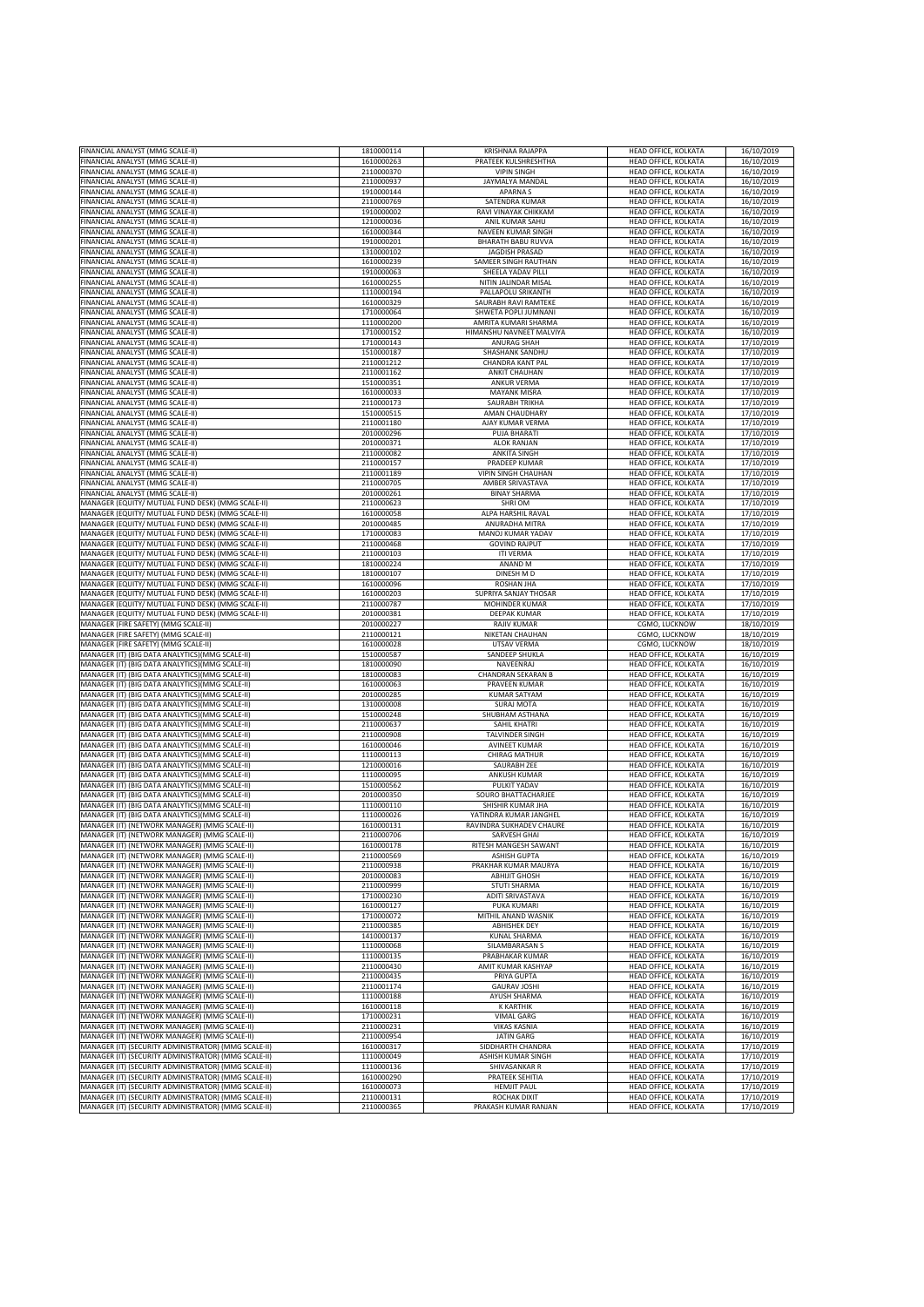| MANAGER (IT) (SECURITY ADMINISTRATOR) (MMG SCALE-II)         | 1110000032 | PRATYUSH                         | HEAD OFFICE, KOLKATA        | 17/10/2019 |
|--------------------------------------------------------------|------------|----------------------------------|-----------------------------|------------|
|                                                              | 1610000049 | <b>ALOK KUMAR</b>                | HEAD OFFICE, KOLKATA        |            |
| MANAGER (IT) (SECURITY ADMINISTRATOR) (MMG SCALE-II)         |            |                                  |                             | 17/10/2019 |
| MANAGER (IT) (SECURITY ADMINISTRATOR) (MMG SCALE-II)         | 2010000317 | VIKASH KUMAR SINGH               | HEAD OFFICE, KOLKATA        | 17/10/2019 |
| MANAGER (IT) (SECURITY ADMINISTRATOR) (MMG SCALE-II)         | 1610000250 | OM PRAKASH GUPTA                 | HEAD OFFICE, KOLKATA        | 17/10/2019 |
| MANAGER (IT) (SECURITY ADMINISTRATOR) (MMG SCALE-II)         | 1610000026 | <b>LOGANATHAN GANESAN</b>        | HEAD OFFICE, KOLKATA        | 17/10/2019 |
| MANAGER (IT) (SECURITY ADMINISTRATOR) (MMG SCALE-II)         | 2010000116 | RAJNANDANI SHAW                  | HEAD OFFICE, KOLKATA        | 17/10/2019 |
| MANAGER (IT) (SECURITY ADMINISTRATOR) (MMG SCALE-II)         | 1610000192 | VAIBHAV SUDHAKAR ALONE           | HEAD OFFICE, KOLKATA        | 17/10/2019 |
| MANAGER (IT) (SECURITY ADMINISTRATOR) (MMG SCALE-II)         | 2110001079 | SHIVAM PRIYADARSHI               | HEAD OFFICE, KOLKATA        | 17/10/2019 |
|                                                              |            |                                  |                             |            |
| MANAGER (IT) (SECURITY ADMINISTRATOR) (MMG SCALE-II)         | 1910000249 | CHOKKAPU DILEEP KUMAR            | HEAD OFFICE, KOLKATA        | 17/10/2019 |
| MANAGER (IT) (SECURITY ADMINISTRATOR) (MMG SCALE-II)         | 1410000306 | <b>UMANG KHARBANDA</b>           | HEAD OFFICE, KOLKATA        | 17/10/2019 |
| MANAGER (IT) (SECURITY ADMINISTRATOR) (MMG SCALE-II)         | 2110000293 | SHUBHAM JAIN                     | HEAD OFFICE, KOLKATA        | 17/10/2019 |
| MANAGER (IT) (SYSTEM ADMINISTRATOR) (MMG SCALE-II)           | 2110000644 | NITESH KUMAR                     | HEAD OFFICE, KOLKATA        | 17/10/2019 |
| MANAGER (IT) (SYSTEM ADMINISTRATOR) (MMG SCALE-II)           | 1610000055 | PRITESHKUMAR SARVESHKUMAR TIWARI | HEAD OFFICE, KOLKATA        | 17/10/2019 |
|                                                              |            |                                  |                             |            |
| MANAGER (IT) (SYSTEM ADMINISTRATOR)(MMG SCALE-II)            | 1610000221 | <b>VIKASH SINGH</b>              | HEAD OFFICE, KOLKATA        | 17/10/2019 |
| MANAGER (IT) (SYSTEM ADMINISTRATOR) (MMG SCALE-II)           | 1110000174 | <b>TRILOKS</b>                   | <b>HEAD OFFICE, KOLKATA</b> | 17/10/2019 |
| MANAGER (IT) (SYSTEM ADMINISTRATOR) (MMG SCALE-II)           | 2110001153 | <b>AMIT BAJPAI</b>               | HEAD OFFICE, KOLKATA        | 17/10/2019 |
| MANAGER (IT) (SYSTEM ADMINISTRATOR) (MMG SCALE-II)           | 2010000061 | <b>ANKITA SINHA</b>              | HEAD OFFICE, KOLKATA        | 17/10/2019 |
| MANAGER (IT) (SYSTEM ADMINISTRATOR) (MMG SCALE-II)           | 1710000156 | <b>HEMANT SAINI</b>              | HEAD OFFICE, KOLKATA        | 17/10/2019 |
| MANAGER (IT) (SYSTEM ADMINISTRATOR)(MMG SCALE-II)            | 2010000354 | SANDIP KUMAR                     | HEAD OFFICE, KOLKATA        | 17/10/2019 |
|                                                              |            | SAMIKSHYA PANI                   |                             |            |
| MANAGER (IT) (SYSTEM ADMINISTRATOR) (MMG SCALE-II)           | 1210000063 |                                  | HEAD OFFICE, KOLKATA        | 17/10/2019 |
| MANAGER (IT) (SYSTEM ADMINISTRATOR) (MMG SCALE-II)           | 2110001214 | ASHUTOSH KUMAR TIWARI            | HEAD OFFICE, KOLKATA        | 17/10/2019 |
| MANAGER (IT) (SYSTEM ADMINISTRATOR) (MMG SCALE-II)           | 1610000328 | NEERAJ                           | HEAD OFFICE, KOLKATA        | 17/10/2019 |
| MANAGER (LAW) (MMG SCALE-II)                                 | 2110001038 | <b>RITU CHANDRA</b>              | CGMO, NEW DELHI             | 17/10/2019 |
| MANAGER (LAW) (MMG SCALE-II)                                 | 2110000554 | AKASHDEEP VERMA                  | CGMO, NEW DELHI             | 17/10/2019 |
| MANAGER (LAW) (MMG SCALE-II)                                 | 1810000116 | <b>RESHAM SINGH</b>              | CGMO, NEW DELHI             | 17/10/2019 |
|                                                              |            |                                  |                             |            |
| MANAGER (LAW) (MMG SCALE-II)                                 | 2110001094 | NIKHA KANOJIA                    | CGMO, NEW DELHI             | 17/10/2019 |
| MANAGER (LAW) (MMG SCALE-II)                                 | 2110000568 | RAMESH KUMAR GAUTAM              | CGMO, NEW DELHI             | 17/10/2019 |
| MANAGER (LAW) (MMG SCALE-II)                                 | 2110000767 | GHANSHYAM                        | CGMO, NEW DELHI             | 17/10/2019 |
| MANAGER (LAW) (MMG SCALE-II)                                 | 2110000305 | ARVIND KUMAR SAGAR               | CGMO, NEW DELHI             | 17/10/2019 |
| MANAGER (LAW) (MMG SCALE-II)                                 | 2110000414 | PARITOSH                         | CGMO, NEW DELHI             | 17/10/2019 |
| MANAGER (LAW) (MMG SCALE-II)                                 | 1310000064 | KAUSHIK                          | CGMO, NEW DELHI             | 17/10/2019 |
| MANAGER (LAW) (MMG SCALE-II)                                 | 2110000398 | MANISH KUMAR VIDYARTHI           | CGMO, NEW DELHI             | 17/10/2019 |
|                                                              |            |                                  |                             |            |
| MANAGER (LAW) (MMG SCALE-II)                                 | 2110000848 | VINOD                            | CGMO, NEW DELHI             | 17/10/2019 |
| MANAGER (LAW) (MMG SCALE-II)                                 | 2110000832 | LAKSHEYENDER KUMAR               | CGMO, NEW DELHI             | 17/10/2019 |
| MANAGER (LAW) (MMG SCALE-II)                                 | 2110000441 | YOGESH KAUSHIK                   | CGMO, NEW DELHI             | 17/10/2019 |
| MANAGER (LAW) (MMG SCALE-II)                                 | 1310000056 | <b>VIDUR SINGH RANA</b>          | CGMO. NEW DELHI             | 17/10/2019 |
| MANAGER (LAW) (MMG SCALE-II)                                 | 2110000747 | <b>ARUN KUMAR</b>                | CGMO, NEW DELHI             | 17/10/2019 |
|                                                              |            |                                  |                             |            |
| MANAGER (LAW) (MMG SCALE-II)                                 | 2110000077 | NIMENTRI ANAND                   | CGMO, NEW DELHI             | 17/10/2019 |
| MANAGER (LAW) (MMG SCALE-II)                                 | 1310000003 | SAILA SHARMA                     | CGMO. NEW DELHI             | 17/10/2019 |
| MANAGER (LAW) (MMG SCALE-II)                                 | 2110000520 | <b>RUCHI SHARMA</b>              | CGMO, NEW DELHI             | 17/10/2019 |
| MANAGER (LAW) (MMG SCALE-II)                                 | 2110001070 | <b>ABHISHEK SINGH</b>            | CGMO, NEW DELHI             | 17/10/2019 |
| MANAGER (LAW) (MMG SCALE-II)                                 | 2110000038 | SHASHANK                         | CGMO, NEW DELHI             | 17/10/2019 |
| MANAGER (LAW) (MMG SCALE-II)                                 | 2110001047 | RADHIKA NARANG                   | CGMO, NEW DELHI             | 17/10/2019 |
|                                                              | 2110000212 | <b>TALIB HASSAN</b>              |                             | 17/10/2019 |
| MANAGER (LAW) (MMG SCALE-II)                                 |            |                                  | CGMO, NEW DELHI             |            |
| MANAGER (LAW) (MMG SCALE-II)                                 | 2110001025 | PIYUSH KUMAR                     | CGMO, NEW DELHI             | 17/10/2019 |
| MANAGER (LAW) (MMG SCALE-II)                                 | 2110000397 | <b>NITIN PACHOURI</b>            | CGMO, NEW DELHI             | 17/10/2019 |
| MANAGER (LAW) (MMG SCALE-II)                                 | 2110000668 | ANIL KUMAR MAHATO                | CGMO, NEW DELHI             | 17/10/2019 |
| MANAGER (LAW) (MMG SCALE-II)                                 | 2110001150 | <b>RINKI GUPTA</b>               | CGMO, NEW DELHI             | 17/10/2019 |
| MANAGER (LAW) (MMG SCALE-II)                                 | 2110000567 | SAHIL LOHCHAB                    | CGMO, NEW DELHI             | 17/10/2019 |
| MANAGER (LAW) (MMG SCALE-II)                                 | 2110001081 | YOGENDER SINGH                   | CGMO, NEW DELHI             | 17/10/2019 |
|                                                              |            |                                  |                             |            |
| MANAGER (LAW) (MMG SCALE-II)                                 | 1310000013 | PARVINDER SINGH                  | CGMO, NEW DELHI             | 17/10/2019 |
| MANAGER (LAW) (MMG SCALE-II)                                 | 2110000236 | <b>KESHAV SHARMA</b>             | CGMO, NEW DELHI             | 17/10/2019 |
| MANAGER (LAW) (MMG SCALE-II)                                 | 2110001042 | ANVESHA DWIVEDI                  | CGMO, NEW DELHI             | 17/10/2019 |
| MANAGER (LAW) (MMG SCALE-II)                                 | 2110000812 | <b>VARUN SAINI</b>               | CGMO, NEW DELHI             | 17/10/2019 |
| MANAGER (LAW) (MMG SCALE-II)                                 | 1310000062 | BHIMANSHU                        | CGMO, NEW DELHI             | 17/10/2019 |
|                                                              | 1310000186 | <b>BOBBY SETH</b>                |                             |            |
| MANAGER (LAW) (MMG SCALE-II)                                 |            |                                  | CGMO, NEW DELHI             | 17/10/2019 |
| MANAGER (LAW) (MMG SCALE-II)                                 | 1310000201 | SOMENDER CHANDEL                 | CGMO, NEW DELHI             | 17/10/2019 |
| MANAGER (LAW) (MMG SCALE-II)                                 | 2110000578 | HARSH CHAUHAN                    | CGMO, NEW DELHI             | 17/10/2019 |
| MANAGER (LAW) (MMG SCALE-II)                                 | 1310000170 | ROHIT SINGH                      | CGMO, NEW DELHI             | 17/10/2019 |
| MANAGER (LAW) (MMG SCALE-II)                                 | 2110000944 | <b>NAVEEN SINGH</b>              | CGMO, NEW DELHI             | 17/10/2019 |
| MANAGER (LAW) (MMG SCALE-II)                                 | 2110000419 | <b>MOHIT SONKAR</b>              | CGMO, NEW DELHI             | 17/10/2019 |
| MANAGER (LAW) (MMG SCALE-II)                                 | 2110000171 | <b>TARUN RAJ</b>                 | CGMO, NEW DELHI             | 17/10/2019 |
| MANAGER (LAW) (MMG SCALE-II)                                 | 2110000651 | VATAN                            | CGMO, NEW DELHI             | 17/10/2019 |
|                                                              |            |                                  | CGMO, NEW DELHI             |            |
| MANAGER (LAW) (MMG SCALE-II)                                 | 2110001032 | NITISH RIDLA                     |                             | 17/10/2019 |
| MANAGER (LAW) (MMG SCALE-II)                                 | 1310000023 | PALLAVI SOOD                     | CGMO, NEW DELHI             | 17/10/2019 |
| MANAGER (LAW) (MMG SCALE-II)                                 | 2110001088 | DEEPTI                           | CGMO, NEW DELHI             | 17/10/2019 |
| MANAGER (LAW) (MMG SCALE-II)                                 | 2110000680 | SANDEEP YADAV                    | CGMO, NEW DELHI             | 17/10/2019 |
| MANAGER (LAW) (MMG SCALE-II)                                 | 2110001186 | SANDEEP KUMAR                    | CGMO, NEW DELHI             | 17/10/2019 |
| MANAGER (LAW) (MMG SCALE-II)                                 | 2110000731 | PRAVEEN KUMAR                    | CGMO, NEW DELHI             | 17/10/2019 |
| MANAGER (LAW) (MMG SCALE-II)                                 | 1610000319 | <b>KAPIL</b>                     | CGMO, NEW DELHI             | 17/10/2019 |
| MANAGER (LAW) (MMG SCALE-II)                                 | 1310000190 | LOVENEET                         | CGMO, NEW DELHI             | 17/10/2019 |
|                                                              |            |                                  |                             |            |
| MANAGER (LAW) (MMG SCALE-II)                                 | 2110000620 | <b>VIKRAM MEENA</b>              | CGMO, NEW DELHI             | 17/10/2019 |
| MANAGER (LAW) (MMG SCALE-II)                                 | 2110000178 | SANDEEP KHAIRWAL                 | CGMO, NEW DELHI             | 17/10/2019 |
| MANAGER (LAW) (MMG SCALE-II)                                 | 2110000076 | <b>MANOJ KUMAR</b>               | CGMO, NEW DELHI             | 17/10/2019 |
| MANAGER (LAW) (MMG SCALE-II)                                 | 2110000581 | <b>JOGINDER</b>                  | CGMO, NEW DELHI             | 17/10/2019 |
| MANAGER (LAW) (MMG SCALE-II)                                 | 2110000372 | POOJA ASIWAL                     | CGMO, NEW DELHI             | 17/10/2019 |
| MANAGER (LAW) (MMG SCALE-II)                                 | 1510000175 | <b>AMIT KUMAR</b>                | CGMO, NEW DELHI             | 18/10/2019 |
|                                                              |            |                                  |                             |            |
| MANAGER (LAW) (MMG SCALE-II)                                 | 2110001243 | <b>ASHIS KUMAR</b>               | CGMO, NEW DELHI             | 18/10/2019 |
| MANAGER (LAW) (MMG SCALE-II)                                 | 1510000495 | MUDASSIR ASAD                    | CGMO, NEW DELHI             | 18/10/2019 |
| MANAGER (LAW) (MMG SCALE-II)                                 | 1510000530 | PRIYA PANDEY                     | CGMO, NEW DELHI             | 18/10/2019 |
| MANAGER (LAW) (MMG SCALE-II)                                 | 2110000098 | DEEPAK SANGWAN                   | CGMO, NEW DELHI             | 18/10/2019 |
| MANAGER (LAW) (MMG SCALE-II)                                 | 2110000609 | HIMANSHU RAJORIA                 | CGMO, NEW DELHI             | 18/10/2019 |
| MANAGER (LAW) (MMG SCALE-II)                                 | 2110000839 | BHUPENDRA KUMAR SHARMA           | CGMO, NEW DELHI             | 18/10/2019 |
|                                                              |            |                                  |                             |            |
| MANAGER (LAW) (MMG SCALE-II)                                 | 1510000240 | <b>ASHUTOSH KRISHNA</b>          | CGMO, NEW DELHI             | 18/10/2019 |
| MANAGER (LAW) (MMG SCALE-II)                                 | 1510000011 | RAVI BALEE SINGH YADAV           | CGMO, NEW DELHI             | 18/10/2019 |
| MANAGER (LAW) (MMG SCALE-II)                                 | 2110001131 | <b>VIKRAM PRATAP</b>             | CGMO, NEW DELHI             | 18/10/2019 |
| MANAGER (LAW) (MMG SCALE-II)                                 | 2110000299 | HIMANSHU SHARMA                  | CGMO, NEW DELHI             | 18/10/2019 |
| MANAGER (LAW) (MMG SCALE-II)                                 | 2110000336 | MOHD ANIS AHMAD                  | CGMO, NEW DELHI             | 18/10/2019 |
| MANAGER (LAW) (MMG SCALE-II)                                 | 1510000373 | <b>ASHOK KUMAR</b>               | CGMO, NEW DELHI             | 18/10/2019 |
|                                                              |            |                                  |                             |            |
| MANAGER (LAW) (MMG SCALE-II)                                 | 1510000040 | RAJ KUMAR PAL                    | CGMO, NEW DELHI             | 18/10/2019 |
| MANAGER (LAW) (MMG SCALE-II)                                 | 1910000142 | DEEPESH KUMAR JAISWAL            | CGMO, NEW DELHI             | 18/10/2019 |
| MANAGER (LAW) (MMG SCALE-II)                                 | 1110000025 | <b>DEEPAK SHUKLA</b>             | CGMO, NEW DELHI             | 18/10/2019 |
| MANAGER (LAW) (MMG SCALE-II)                                 | 1510000367 | SUBODH MISHRA                    | CGMO, NEW DELHI             | 18/10/2019 |
| MANAGER (LAW) (MMG SCALE-II)                                 | 1510000122 | ANURAG VERMA                     | CGMO, NEW DELHI             | 18/10/2019 |
|                                                              |            |                                  |                             |            |
| MANAGER (LAW) (MMG SCALE-II)<br>MANAGER (LAW) (MMG SCALE-II) | 2110000683 | RAJ DEEP SINGH                   | CGMO, NEW DELHI             | 18/10/2019 |
|                                                              | 2110000950 | <b>VINAY SINGH</b>               | CGMO, NEW DELHI             | 18/10/2019 |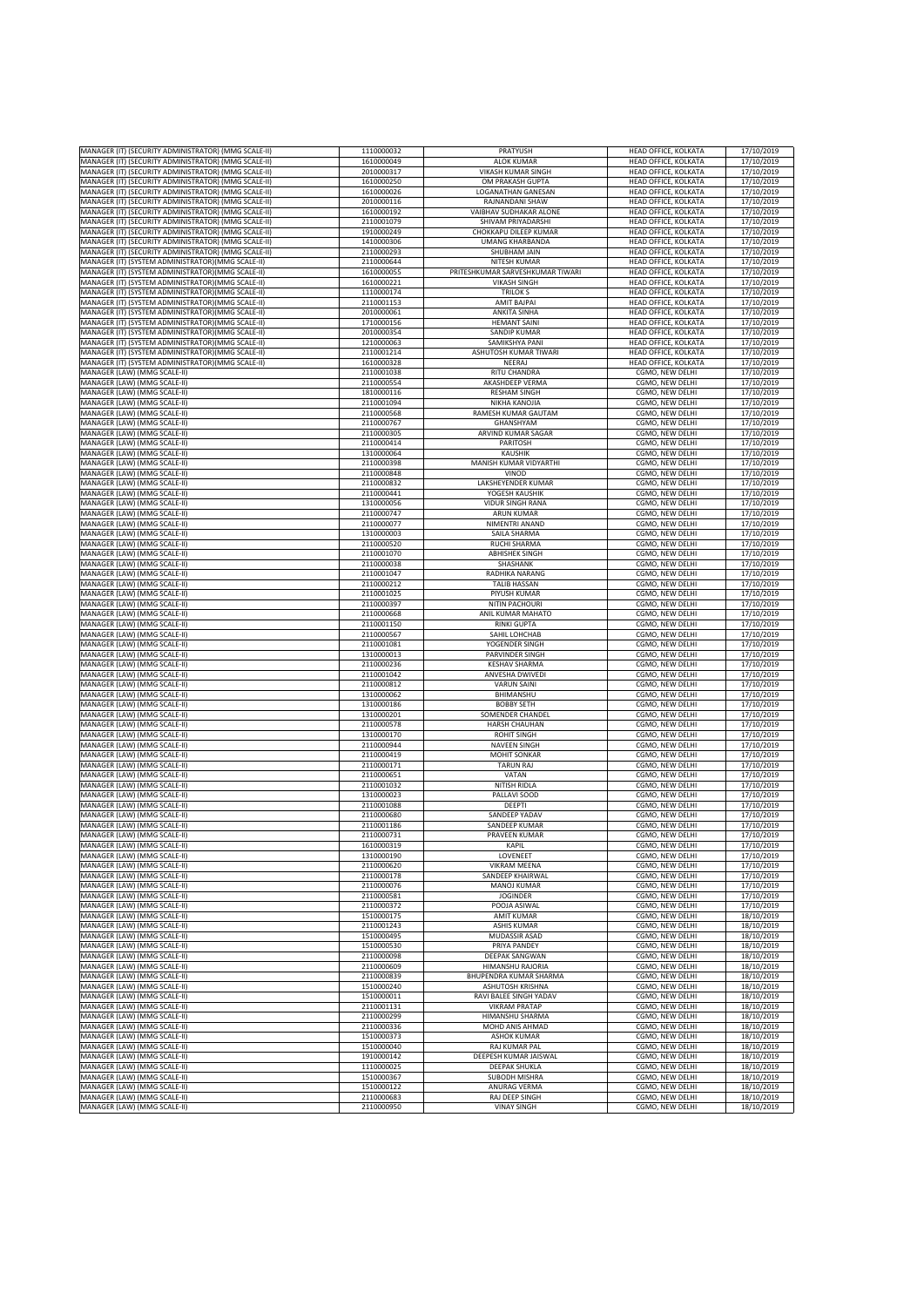| MANAGER (LAW) (MMG SCALE-II)                                 | 2110000043               | PURUSHOTTAM TIWARI                 | CGMO, NEW DELHI                              | 18/10/2019               |
|--------------------------------------------------------------|--------------------------|------------------------------------|----------------------------------------------|--------------------------|
| MANAGER (LAW) (MMG SCALE-II)                                 | 2110001248               | <b>HEMLATA RANI</b>                | CGMO, NEW DELHI                              | 18/10/2019               |
| MANAGER (LAW) (MMG SCALE-II)                                 | 2110000189               | <b>ADITYA GARG</b>                 | CGMO. NEW DELHI                              | 18/10/2019               |
|                                                              |                          |                                    |                                              |                          |
| MANAGER (LAW) (MMG SCALE-II)                                 | 1510000007               | PRASHANT KUMAR TRIPATHI            | CGMO, NEW DELHI                              | 18/10/2019               |
| MANAGER (LAW) (MMG SCALE-II)                                 | 1510000036               | PRATIK KUMAR SHUKLA                | CGMO, NEW DELHI                              | 18/10/2019               |
| MANAGER (LAW) (MMG SCALE-II)                                 | 2010000263               | <b>GAURAV SHARMA</b>               | CGMO, NEW DELHI                              | 18/10/2019               |
| MANAGER (LAW) (MMG SCALE-II)                                 | 1110000015               | RAMESH KUMAR YADAV                 | CGMO, NEW DELHI                              | 18/10/2019               |
| MANAGER (LAW) (MMG SCALE-II)                                 | 1910000146               | <b>VARUN KUMAR</b>                 | CGMO, NEW DELHI                              | 18/10/2019               |
| MANAGER (LAW) (MMG SCALE-II)                                 | 2110000957               | <b>VENKATESH RAJPUT</b>            | CGMO, NEW DELHI                              | 18/10/2019               |
| MANAGER (LAW) (MMG SCALE-II)                                 | 1510000454               | SHREYANSH RANJAN                   | CGMO, NEW DELHI                              | 18/10/2019               |
| MANAGER (LAW) (MMG SCALE-II)                                 | 1510000162               | RAMESH JAISWAL                     | CGMO, NEW DELHI                              | 18/10/2019               |
|                                                              | 2110000477               | <b>HIMANSHU BHATT</b>              |                                              |                          |
| MANAGER (LAW) (MMG SCALE-II)                                 |                          |                                    | CGMO, NEW DELHI                              | 18/10/2019               |
| MANAGER (LAW) (MMG SCALE-II)                                 | 2110000947               | SHWETA                             | CGMO, NEW DELHI                              | 18/10/2019               |
| MANAGER (LAW) (MMG SCALE-II)                                 | 1510000002               | <b>KRASHN KANT SINGH</b>           | CGMO, NEW DELHI                              | 18/10/2019               |
| <b>MANAGER (LAW) (MMG SCALE-II)</b>                          | 2110000615               | VINOD KUMAR BHATI                  | CGMO, NEW DELHI                              | 18/10/2019               |
| MANAGER (LAW) (MMG SCALE-II)                                 | 2110000323               | <b>AMIT VERMA</b>                  | CGMO, NEW DELHI                              | 18/10/2019               |
| MANAGER (LAW) (MMG SCALE-II)                                 | 1910000255               | MOHD NASEEM                        | CGMO, NEW DELHI                              | 18/10/2019               |
| MANAGER (LAW) (MMG SCALE-II)                                 | 1510000019               | ASHOK KUMAR YADAV                  | CGMO, NEW DELHI                              | 18/10/2019               |
| MANAGER (LAW) (MMG SCALE-II)                                 | 1510000341               | NIVEDITA PANDE                     | CGMO, NEW DELHI                              | 18/10/2019               |
| MANAGER (LAW) (MMG SCALE-II)                                 | 1510000512               | PRATIBHA SINGH                     | CGMO, NEW DELHI                              | 18/10/2019               |
| <b>MANAGER (LAW) (MMG SCALE-II)</b>                          | 1110000092               | ARVIND KUMAR                       | CGMO, NEW DELHI                              | 18/10/2019               |
| MANAGER (LAW) (MMG SCALE-II)                                 | 1310000012               | RAHUL JAISWAL                      | CGMO, NEW DELHI                              | 18/10/2019               |
|                                                              |                          |                                    |                                              |                          |
| MANAGER (LAW) (MMG SCALE-II)                                 | 1510000189               | PRASHANT KUMAR                     | CGMO, NEW DELHI                              | 18/10/2019               |
| MANAGER (LAW) (MMG SCALE-II)                                 | 2110001229               | PRAGATI SRIVASTAVA                 | CGMO, NEW DELHI                              | 18/10/2019               |
| MANAGER (LAW) (MMG SCALE-II)                                 | 2110000819               | AMOL KAPOOR                        | CGMO, NEW DELHI                              | 18/10/2019               |
| MANAGER (LAW) (MMG SCALE-II)                                 | 2110000616               | <b>SUNIL KUMAR</b>                 | CGMO, NEW DELHI                              | 18/10/2019               |
| MANAGER (LAW) (MMG SCALE-II)                                 | 1510000397               | <b>ASHISH JAISWAL</b>              | CGMO, NEW DELHI                              | 18/10/2019               |
| MANAGER (LAW) (MMG SCALE-II)                                 | 2110000056               | RAJNI VERMA                        | CGMO, NEW DELHI                              | 18/10/2019               |
| MANAGER (LAW) (MMG SCALE-II)                                 | 2110000226               | <b>DEEPIKA SINGH</b>               | CGMO, NEW DELHI                              | 18/10/2019               |
| MANAGER (LAW) (MMG SCALE-II)                                 | 1510000267               | ANURAG VERMA                       | CGMO, NEW DELHI                              | 18/10/2019               |
| MANAGER (LAW) (MMG SCALE-II)                                 | 1710000220               | <b>ASHISH BHARGAVA</b>             | CGMO, NEW DELHI                              | 18/10/2019               |
| MANAGER (LAW) (MMG SCALE-II)                                 | 1510000244               | ANKITA KUMARI                      | CGMO, NEW DELHI                              | 18/10/2019               |
| MANAGER (LAW) (MMG SCALE-II)                                 | 1810000067               | <b>RAVI RAJA</b>                   | CGMO, NEW DELHI                              | 18/10/2019               |
| MANAGER (LAW) (MMG SCALE-II)                                 | 2110000438               | ARVIND KUMAR CHOUHAN               | <b>HEAD OFFICE, KOLKATA</b>                  | 18/10/2019               |
|                                                              |                          |                                    |                                              |                          |
| MANAGER (LAW) (MMG SCALE-II)                                 | 1410000293               | DEVESH                             | HEAD OFFICE, KOLKATA                         | 18/10/2019               |
| MANAGER (LAW) (MMG SCALE-II)                                 | 1410000254               | <b>RENUKA BATHRA</b>               | HEAD OFFICE, KOLKATA                         | 18/10/2019               |
| MANAGER (LAW) (MMG SCALE-II)                                 | 1410000119               | <b>SURYA CHOUDHARY</b>             | HEAD OFFICE, KOLKATA                         | 18/10/2019               |
| MANAGER (LAW) (MMG SCALE-II)                                 | 1710000119               | ANKUR SHRIVASTAVA                  | HEAD OFFICE, KOLKATA                         | 18/10/2019               |
| MANAGER (LAW) (MMG SCALE-II)                                 | 1610000209               | PRAGATI SADARAM MESHRAM            | HEAD OFFICE, KOLKATA                         | 18/10/2019               |
| <b>MANAGER (LAW) (MMG SCALE-II)</b>                          | 1410000014               | HIMANSHU JHARWAL                   | HEAD OFFICE, KOLKATA                         | 18/10/2019               |
| MANAGER (LAW) (MMG SCALE-II)                                 | 1710000058               | SHRUTI MISHRA                      | HEAD OFFICE, KOLKATA                         | 18/10/2019               |
| MANAGER (LAW) (MMG SCALE-II)                                 | 1410000234               | <b>HARISH KUMAR MAHAWAR</b>        | HEAD OFFICE, KOLKATA                         | 18/10/2019               |
| MANAGER (LAW) (MMG SCALE-II)                                 | 2110000868               | <b>VIKRAM BOCHAWAT</b>             | HEAD OFFICE, KOLKATA                         | 18/10/2019               |
|                                                              | 1410000152               |                                    |                                              |                          |
| MANAGER (LAW) (MMG SCALE-II)                                 |                          | RITUSHREE KHANDELWAL               | HEAD OFFICE, KOLKATA                         | 18/10/2019               |
| MANAGER (LAW) (MMG SCALE-II)                                 | 1610000270               | PRIYA RAMESH BAND                  | HEAD OFFICE, KOLKATA                         | 18/10/2019               |
| MANAGER (LAW) (MMG SCALE-II)                                 | 1610000087               | SATYAJEET ARUN TAYDE               | <b>HEAD OFFICE, KOLKATA</b>                  | 18/10/2019               |
| MANAGER (LAW) (MMG SCALE-II)                                 | 1710000070               | <b>UDAYAN SHARMA</b>               | HEAD OFFICE, KOLKATA                         | 18/10/2019               |
| MANAGER (LAW) (MMG SCALE-II)                                 | 1410000249               | <b>TARANJEET SINGH</b>             | HEAD OFFICE, KOLKATA                         | 18/10/2019               |
| MANAGER (LAW) (MMG SCALE-II)                                 | 2110001209               | AJAY KUMAR SAINI                   | HEAD OFFICE, KOLKATA                         | 18/10/2019               |
| MANAGER (LAW) (MMG SCALE-II)                                 | 1410000118               | PANKAJ MEENA                       | HEAD OFFICE, KOLKATA                         | 18/10/2019               |
| MANAGER (LAW) (MMG SCALE-II)                                 | 1410000161               | KAVITA MEENA                       | HEAD OFFICE, KOLKATA                         | 18/10/2019               |
| <b>MANAGER (LAW) (MMG SCALE-II)</b>                          | 1610000041               | SMITA JITENDRA SARDAR              | HEAD OFFICE, KOLKATA                         | 18/10/2019               |
| MANAGER (LAW) (MMG SCALE-II)                                 | 1610000156               | PRIYADARSHAN SAMADHAN INGOLE       | <b>HEAD OFFICE, KOLKATA</b>                  | 18/10/2019               |
|                                                              |                          |                                    |                                              |                          |
|                                                              |                          | RAMESHKUMAR N                      | HEAD OFFICE, KOLKATA                         | 18/10/2019               |
| MANAGER (LAW) (MMG SCALE-II)                                 | 1110000173               |                                    |                                              |                          |
| MANAGER (LAW) (MMG SCALE-II)                                 | 1410000025               | <b>VIJAY KUMAR ROHERIA</b>         | HEAD OFFICE, KOLKATA                         | 18/10/2019               |
| MANAGER (LAW) (MMG SCALE-II)                                 | 1410000073               | <b>GAURAV SAXENA</b>               | HEAD OFFICE, KOLKATA                         | 18/10/2019               |
| MANAGER (LAW) (MMG SCALE-II)                                 | 1410000027               | KAVITA MEENA                       | HEAD OFFICE, KOLKATA                         | 18/10/2019               |
| MANAGER (LAW) (MMG SCALE-II)                                 | 2110000633               | NEHA KATEWA                        | HEAD OFFICE, KOLKATA                         | 18/10/2019               |
| MANAGER (LAW) (MMG SCALE-II)                                 | 1410000155               | MADALSA ASHAWAT                    | HEAD OFFICE, KOLKATA                         | 18/10/2019               |
| MANAGER (LAW) (MMG SCALE-II)                                 | 1710000151               | SPANDAN PUJARI                     | HEAD OFFICE, KOLKATA                         | 18/10/2019               |
| MANAGER (LAW) (MMG SCALE-II)                                 | 1510000188               | JAGDISHCHANDRA JITENDRABHAI DODIYA | HEAD OFFICE, KOLKATA                         | 18/10/2019               |
| MANAGER (LAW) (MMG SCALE-II)                                 | 2110001173               | DEEPESH KUMAR SHARMA               | HEAD OFFICE, KOLKATA                         | 18/10/2019               |
|                                                              |                          |                                    | HEAD OFFICE, KOLKATA                         | 18/10/2019               |
| MANAGER (LAW) (MMG SCALE-II)                                 | 2010000372               | JAI RAM CHOUDHARY                  |                                              |                          |
| MANAGER (LAW) (MMG SCALE-II)                                 | 1410000197               | SANJAY KUMAR                       | HEAD OFFICE, KOLKATA                         | 18/10/2019               |
| <b>MANAGER (LAW) (MMG SCALE-II)</b>                          | 1410000089               | VIKRAM JONWAL                      | HEAD OFFICE, KOLKATA                         | 18/10/2019               |
| MANAGER (LAW) (MMG SCALE-II)                                 | 1410000283               | PRAFFUL NAGAR                      | HEAD OFFICE, KOLKATA                         | 18/10/2019               |
| MANAGER (LAW) (MMG SCALE-II)                                 | 1610000179               | ANUSHREE RAVI CHAUDHARI            | HEAD OFFICE, KOLKATA                         | 18/10/2019               |
| MANAGER (LAW) (MMG SCALE-II)                                 | 2110000519               | DINESH CHOUDHARY                   | HEAD OFFICE, KOLKATA                         | 18/10/2019               |
| MANAGER (LAW) (MMG SCALE-II)                                 | 1410000240               | <b>PUSHPENDER KUMAR</b>            | HEAD OFFICE, KOLKATA                         | 18/10/2019               |
| MANAGER (LAW) (MMG SCALE-II)                                 | 1610000206               | RAJKIRAN PANJABRAO PATWARDHAN      | HEAD OFFICE, KOLKATA                         | 18/10/2019               |
| MANAGER (LAW) (MMG SCALE-II)                                 | 1410000006               | DHARMENDRA SINGH MEENA             | HEAD OFFICE, KOLKATA                         | 18/10/2019               |
| MANAGER (LAW) (MMG SCALE-II)                                 | 1410000320               | <b>DEVENDRA GAUR</b>               | HEAD OFFICE, KOLKATA                         | 18/10/2019               |
| MANAGER (LAW) (MMG SCALE-II)                                 | 1410000258               | <b>BHARAT LAL MEENA</b>            | HEAD OFFICE, KOLKATA                         | 18/10/2019               |
| MANAGER (LAW) (MMG SCALE-II)                                 | 1410000217               | PUSHPENDRA KUMAR                   | HEAD OFFICE, KOLKATA                         | 18/10/2019               |
| MANAGER (LAW) (MMG SCALE-II)                                 | 1610000160               | SURBHI KULKARNI                    | HEAD OFFICE, KOLKATA                         | 18/10/2019               |
| MANAGER (LAW) (MMG SCALE-II)                                 | 1410000059               | NIKHIL RAJPUROHIT                  | HEAD OFFICE, KOLKATA                         | 18/10/2019               |
| MANAGER (LAW) (MMG SCALE-II)                                 | 1710000017               | JUHI PALIWAL                       | <b>HEAD OFFICE, KOLKATA</b>                  | 18/10/2019               |
|                                                              | 1410000237               | <b>SUCHETA SAINI</b>               |                                              |                          |
| MANAGER (LAW) (MMG SCALE-II)                                 |                          |                                    | HEAD OFFICE, KOLKATA                         | 18/10/2019               |
| MANAGER (LAW) (MMG SCALE-II)                                 | 1410000039               | MANOJ MEHTA                        | HEAD OFFICE, KOLKATA                         | 18/10/2019               |
| MANAGER (LAW) (MMG SCALE-II)                                 | 1710000031               | DHANRAJ YADUWANSHI                 | HEAD OFFICE, KOLKATA                         | 18/10/2019               |
| MANAGER (LAW) (MMG SCALE-II)                                 | 2110000069               | TRILOCHAN PRAKASH RAVI             | HEAD OFFICE, KOLKATA                         | 19/10/2019               |
| MANAGER (LAW) (MMG SCALE-II)                                 | 2110000132               | <b>AMIT KUMAR</b>                  | HEAD OFFICE, KOLKATA                         | 19/10/2019               |
| MANAGER (LAW) (MMG SCALE-II)                                 | 2010000197               | <b>GAURAV TALUKDAR</b>             | HEAD OFFICE, KOLKATA                         | 19/10/2019               |
| MANAGER (LAW) (MMG SCALE-II)                                 | 2010000393               | RAHUL NATH                         | HEAD OFFICE, KOLKATA                         | 19/10/2019               |
| MANAGER (LAW) (MMG SCALE-II)                                 | 2110000863               | <b>NANDITA</b>                     | HEAD OFFICE, KOLKATA                         | 19/10/2019               |
| MANAGER (LAW) (MMG SCALE-II)                                 | 1210000079               | <b>VIVEK VAIBHAV</b>               | HEAD OFFICE, KOLKATA                         | 19/10/2019               |
| MANAGER (LAW) (MMG SCALE-II)                                 | 1510000213               | SHUBHAM SURILA                     | HEAD OFFICE, KOLKATA                         | 19/10/2019               |
| MANAGER (LAW) (MMG SCALE-II)                                 | 1210000019               | PRAHALAD PRADHAN                   | HEAD OFFICE, KOLKATA                         | 19/10/2019               |
| MANAGER (LAW) (MMG SCALE-II)                                 | 2110000008               | <b>VIVEK KUMAR</b>                 | HEAD OFFICE, KOLKATA                         | 19/10/2019               |
|                                                              | 2110000650               | <b>ABHISHEK VATS</b>               | HEAD OFFICE, KOLKATA                         |                          |
| MANAGER (LAW) (MMG SCALE-II)                                 |                          |                                    |                                              | 19/10/2019               |
| MANAGER (LAW) (MMG SCALE-II)                                 | 2010000053               | <b>SUBHADIP SAHA</b>               | HEAD OFFICE, KOLKATA                         | 19/10/2019               |
| MANAGER (LAW) (MMG SCALE-II)                                 | 2010000343               | PANDIT AMIT KUMAR                  | HEAD OFFICE, KOLKATA                         | 19/10/2019               |
| MANAGER (LAW) (MMG SCALE-II)                                 | 2110001075               | <b>AMIT KUMAR</b>                  | <b>HEAD OFFICE, KOLKATA</b>                  | 19/10/2019               |
| MANAGER (LAW) (MMG SCALE-II)                                 | 2110000174               | <b>SAURAV BARIAL</b>               | HEAD OFFICE, KOLKATA                         | 19/10/2019               |
| MANAGER (LAW) (MMG SCALE-II)<br>MANAGER (LAW) (MMG SCALE-II) | 2010000172<br>2110000789 | SONIA SHARMA<br>RAJEEV RANJAN      | HEAD OFFICE, KOLKATA<br>HEAD OFFICE, KOLKATA | 19/10/2019<br>19/10/2019 |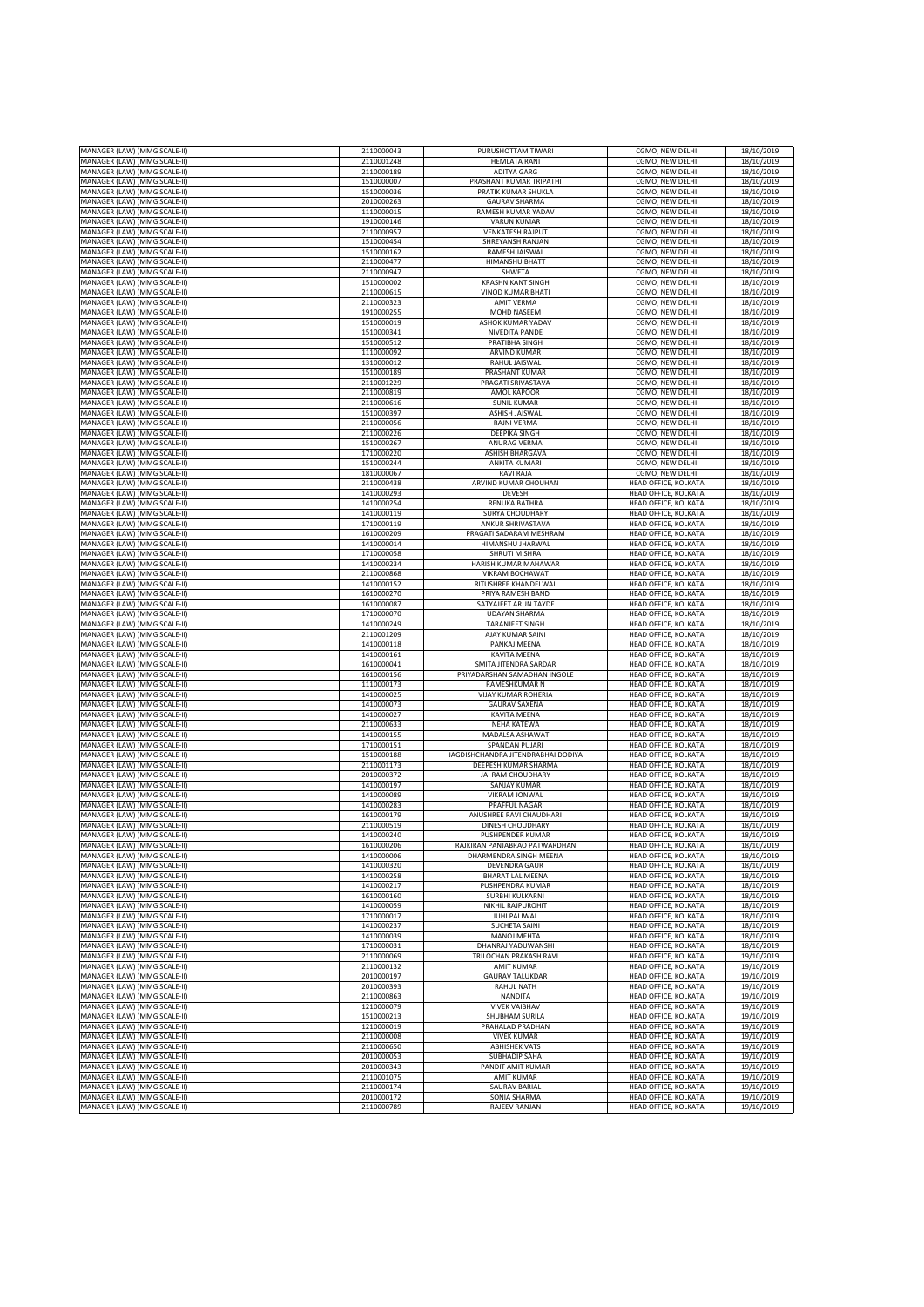| MANAGER (LAW) (MMG SCALE-II)                                            | 2010000108               | SOIKAT GHOSH                                 | HEAD OFFICE, KOLKATA           | 19/10/2019               |
|-------------------------------------------------------------------------|--------------------------|----------------------------------------------|--------------------------------|--------------------------|
|                                                                         |                          | <b>PARTH SARTHI</b>                          |                                |                          |
| MANAGER (LAW) (MMG SCALE-II)<br>MANAGER (LAW) (MMG SCALE-II)            | 1910000197               |                                              | HEAD OFFICE, KOLKATA           | 19/10/2019               |
|                                                                         | 2010000152               | SABA NOOR                                    | HEAD OFFICE, KOLKATA           | 19/10/2019               |
| MANAGER (LAW) (MMG SCALE-II)                                            | 2010000344               | MISBAHUL HAIDAR LASKAR                       | <b>HEAD OFFICE, KOLKATA</b>    | 19/10/2019               |
| MANAGER (LAW) (MMG SCALE-II)                                            | 2110000361               | SANTOSH KUMAR                                | HEAD OFFICE, KOLKATA           | 19/10/2019               |
| MANAGER (LAW) (MMG SCALE-II)                                            | 1110000004               | MUBARAKA BEEGUM M B                          | <b>HEAD OFFICE, KOLKATA</b>    | 19/10/2019               |
| MANAGER (LAW) (MMG SCALE-II)                                            | 2110000373               | <b>BADAL KUMAR GUPTA</b>                     | HEAD OFFICE, KOLKATA           | 19/10/2019               |
| MANAGER (LAW) (MMG SCALE-II)                                            | 1810000076               | VISHNU VARTHAN G                             | HEAD OFFICE, KOLKATA           | 19/10/2019               |
| MANAGER (LAW) (MMG SCALE-II)                                            | 2010000069               | <b>ASHIANA SIDDIQUEE</b>                     | HEAD OFFICE, KOLKATA           | 19/10/2019               |
| MANAGER (LAW) (MMG SCALE-II)                                            | 1810000177               | PARVATHY P NAIR                              | HEAD OFFICE, KOLKATA           | 19/10/2019               |
| MANAGER (LAW) (MMG SCALE-II)                                            | 1810000200               | HARITHASHOBHA SURESH                         | HEAD OFFICE, KOLKATA           | 19/10/2019               |
| MANAGER (LAW) (MMG SCALE-II)                                            | 2110000698               | <b>ABHINAV KUMAR</b>                         | HEAD OFFICE, KOLKATA           | 19/10/2019               |
| MANAGER (LAW) (MMG SCALE-II)                                            | 1210000078               | <b>RUPASHREE BARIK</b>                       | HEAD OFFICE, KOLKATA           | 19/10/2019               |
| MANAGER (LAW) (MMG SCALE-II)                                            | 1210000111               | NAMRATA BANDANA EKKA                         | HEAD OFFICE, KOLKATA           | 19/10/2019               |
| <b>MANAGER (LAW) (MMG SCALE-II)</b>                                     | 2010000315               | <b>BINEET KUMAR KERKETTA</b>                 | HEAD OFFICE, KOLKATA           | 19/10/2019               |
| <b>MANAGER (LAW) (MMG SCALE-II)</b>                                     | 2110000454               | RASHI                                        | HEAD OFFICE, KOLKATA           | 19/10/2019               |
| MANAGER (LAW) (MMG SCALE-II)                                            | 1910000261               | SOMESWARA RAO YERRA                          | HEAD OFFICE, KOLKATA           | 19/10/2019               |
| MANAGER (LAW) (MMG SCALE-II)                                            | 2010000001               | <b>CHANDAN GARAI</b>                         | HEAD OFFICE, KOLKATA           | 19/10/2019               |
| MANAGER (LAW) (MMG SCALE-II)                                            | 1110000107               | <b>ANIL KUMAR</b>                            | HEAD OFFICE, KOLKATA           | 19/10/2019               |
| MANAGER (LAW) (MMG SCALE-II)                                            | 2010000313               | DIVYA DEO                                    | HEAD OFFICE, KOLKATA           | 19/10/2019               |
| <b>MANAGER (LAW) (MMG SCALE-II)</b>                                     | 2010000160               | PANKAJ MAHAWAR                               | HEAD OFFICE, KOLKATA           | 19/10/2019               |
| MANAGER (LAW) (MMG SCALE-II)                                            | 2010000165               | <b>ARUP PAUL</b>                             | HEAD OFFICE, KOLKATA           | 19/10/2019               |
| MANAGER (LAW) (MMG SCALE-II)                                            |                          | <b>NEPESH MAJHI</b>                          | HEAD OFFICE, KOLKATA           | 19/10/2019               |
| MANAGER (LAW) (MMG SCALE-II)                                            | 2010000012<br>2010000040 | NASIMA BEGUM                                 | HEAD OFFICE, KOLKATA           | 19/10/2019               |
|                                                                         | 2010000368               | <b>BIPLAB RAKSHIT</b>                        |                                |                          |
| MANAGER (LAW) (MMG SCALE-II)                                            |                          |                                              | HEAD OFFICE, KOLKATA           | 19/10/2019               |
| MANAGER (LAW) (MMG SCALE-II)                                            | 2110001250               | <b>KANNIKA SINGH</b>                         | HEAD OFFICE, KOLKATA           | 19/10/2019               |
| MANAGER (LAW) (MMG SCALE-II)                                            | 2010000428               | RAHUL KUMAR SINHA                            | HEAD OFFICE, KOLKATA           | 19/10/2019               |
| MANAGER (LAW) (MMG SCALE-II)                                            | 2010000394               | <b>SAJDA NAZ</b>                             | HEAD OFFICE, KOLKATA           | 19/10/2019               |
| MANAGER (LAW) (MMG SCALE-II)                                            | 2010000390               | NOOR ALAM                                    | HEAD OFFICE, KOLKATA           | 19/10/2019               |
| MANAGER (LAW) (MMG SCALE-II)                                            | 1210000130               | SANJEEB BEHARA                               | HEAD OFFICE, KOLKATA           | 19/10/2019               |
| MANAGER (LAW) (MMG SCALE-II)                                            | 1810000006               | P SUDHEER KUMAR REDDY                        | HEAD OFFICE, KOLKATA           | 19/10/2019               |
| MANAGER (LAW) (MMG SCALE-II)                                            | 2010000523               | DIPANKAR DEBNATH                             | HEAD OFFICE, KOLKATA           | 19/10/2019               |
| MANAGER (LAW) (MMG SCALE-II)                                            | 1210000093               | ANNADA SANKAR BALIARSINGH                    | HEAD OFFICE, KOLKATA           | 19/10/2019               |
| <b>SECURITY OFFICER (JMG SCALE-I)</b>                                   | 1610000032               | KAMAL SHARMA                                 | CGMO, LUCKNOW                  | 18/10/2019               |
| SECURITY OFFICER (JMG SCALE-I)                                          | 1610000288               | SANDEEP SV                                   | CGMO, LUCKNOW                  | 18/10/2019               |
| SECURITY OFFICER (JMG SCALE-I)                                          | 1310000104               | RAJEEV SETHI                                 | CGMO, LUCKNOW                  | 18/10/2019               |
| SECURITY OFFICER (JMG SCALE-I)                                          | 2110000983               | MAHIPAL SINGH                                | CGMO, LUCKNOW                  | 18/10/2019               |
| SECURITY OFFICER (JMG SCALE-I)                                          | 2110000803               | DINESH KUMAR YADAV                           | CGMO, LUCKNOW                  | 18/10/2019               |
| ECURITY OFFICER (JMG SCALE-I)                                           | 1610000233               | NARENDER SINGH SHEKHAWAT                     | CGMO, LUCKNOW                  | 18/10/2019               |
| ECURITY OFFICER (JMG SCALE-I)                                           | 1310000082               | SUMEET                                       | CGMO, LUCKNOW                  | 18/10/2019               |
| <b>SECURITY OFFICER (JMG SCALE-I)</b>                                   | 2110001066               | AJIT PRATAP SINGH                            | CGMO, LUCKNOW                  | 18/10/2019               |
| SECURITY OFFICER (JMG SCALE-I)                                          | 1110000074               | PREM GIRIJAN MENON                           | CGMO, LUCKNOW                  | 18/10/2019               |
| SECURITY OFFICER (JMG SCALE-I)                                          | 1310000006               | PARDEEP KUMAR                                | CGMO, LUCKNOW                  | 18/10/2019               |
| SECURITY OFFICER (JMG SCALE-I)                                          | 2110000491               | PARDEEP SINGH                                | CGMO, LUCKNOW                  | 18/10/2019               |
| <b>SECURITY OFFICER (JMG SCALE-I)</b>                                   | 1710000207               | SHIV KANT PANDEY                             | CGMO, LUCKNOW                  | 18/10/2019               |
| ECURITY OFFICER (JMG SCALE-I)                                           | 1910000209               | SIVUNNAIDU MUDADLA                           | CGMO, LUCKNOW                  | 18/10/2019               |
| <b>SECURITY OFFICER (JMG SCALE-I)</b>                                   | 2110001200               | MANJEET KUMAR JAKHAR                         | CGMO, LUCKNOW                  | 18/10/2019               |
| SECURITY OFFICER (JMG SCALE-I)                                          | 1110000128               | SAJI KUMAR BS                                | CGMO, LUCKNOW                  | 18/10/2019               |
| SECURITY OFFICER (JMG SCALE-I)                                          | 1810000180               | PRADEEP KUMAR A                              | CGMO, LUCKNOW                  | 18/10/2019               |
| SECURITY OFFICER (JMG SCALE-I)                                          | 1310000144               | <b>MUNISH KUMAR</b>                          | CGMO, LUCKNOW                  | 18/10/2019               |
| SECURITY OFFICER (JMG SCALE-I)                                          | 1810000055               | SYAM KUMAR V G                               | CGMO, LUCKNOW                  | 18/10/2019               |
| ECURITY OFFICER (JMG SCALE-I)                                           | 1410000078               | JAMAN LAL GURJAR                             | CGMO, LUCKNOW                  | 18/10/2019               |
| ECURITY OFFICER (JMG SCALE-I)                                           | 1610000216               | <b>MALI GAJANAN UKHARDU</b>                  | CGMO, LUCKNOW                  | 18/10/2019               |
| SECURITY OFFICER (JMG SCALE-I)                                          | 2110000722               | NAVEEN KUMAR                                 | CGMO, LUCKNOW                  | 18/10/2019               |
| SECURITY OFFICER (JMG SCALE-I)                                          | 1610000341               | PAWAN KUMAR NEEMA                            | CGMO, LUCKNOW                  | 18/10/2019               |
| SECURITY OFFICER (JMG SCALE-I)                                          | 1110000035               | ARUN K                                       | CGMO, LUCKNOW                  | 18/10/2019               |
| SECURITY OFFICER (JMG SCALE-I)                                          | 1310000148               | PARAM JEET SINGH                             | CGMO, LUCKNOW                  | 18/10/2019               |
| <b>SECURITY OFFICER (JMG SCALE-I)</b>                                   | 1410000084               | <b>VIJAY KUMAR</b>                           | CGMO, LUCKNOW                  | 18/10/2019               |
| <b>SECURITY OFFICER (JMG SCALE-I)</b>                                   | 2110000111               | LALIT                                        | CGMO, LUCKNOW                  | 18/10/2019               |
| SECURITY OFFICER (JMG SCALE-I)                                          | 1410000270               | SUBHASH CHAND                                | CGMO, LUCKNOW                  | 18/10/2019               |
| SECURITY OFFICER (JMG SCALE-I)                                          | 1610000194               | <b>DEEPAK KUMAR</b>                          | CGMO, LUCKNOW                  | 18/10/2019               |
| SECURITY OFFICER (JMG SCALE-I)                                          | 2110000537               | <b>DURGESH SAHU</b>                          | CGMO, LUCKNOW                  | 18/10/2019               |
| SECURITY OFFICER (JMG SCALE-I)                                          | 1610000136               | AMIT KUMAR KUMAR                             | CGMO, LUCKNOW                  | 18/10/2019               |
| ECURITY OFFICER (JMG SCALE-I)                                           | 1810000029               | DHARMARAO KASPA                              | CGMO, LUCKNOW                  | 18/10/2019               |
| ECURITY OFFICER (JMG SCALE-I)                                           | 1410000100               | <b>BHUPESH MEWARA</b>                        | CGMO, LUCKNOW                  | 18/10/2019               |
| <b>SECURITY OFFICER (JMG SCALE-I)</b>                                   |                          |                                              |                                |                          |
|                                                                         | 2110000849               | <b>KAPIL MADAN</b>                           | CGMO, LUCKNOW                  | 18/10/2019               |
| <b>SECURITY OFFICER (JMG SCALE-I)</b><br>SECURITY OFFICER (JMG SCALE-I) | 2110000086<br>1210000035 | <b>JASBIR</b><br>PRAKASH KESHAV              | CGMO, LUCKNOW<br>CGMO, LUCKNOW | 18/10/2019<br>18/10/2019 |
| SECURITY OFFICER (JMG SCALE-I)                                          | 1610000016               | <b>SANJAY MORE</b>                           | CGMO, LUCKNOW                  | 18/10/2019               |
|                                                                         |                          |                                              |                                |                          |
| <b>SECURITY OFFICER (JMG SCALE-I)</b>                                   | 1110000056               | NARENDRA KUMAR BEHARA                        | CGMO, LUCKNOW<br>CGMO. LUCKNOW | 18/10/2019<br>19/10/2019 |
| <b>SECURITY OFFICER (JMG SCALE-I)</b>                                   | 1510000207<br>1210000059 | PRAVEEN SHANKER BAJPAI<br>NEERAJ KUMAR GUPTA |                                |                          |
| SECURITY OFFICER (JMG SCALE-I)                                          |                          |                                              | CGMO, LUCKNOW                  | 19/10/2019               |
| SECURITY OFFICER (JMG SCALE-I)                                          | 2010000264               | <b>GOPAL NAIK</b><br>SANJAY KUMAR YADAV      | CGMO, LUCKNOW                  | 19/10/2019               |
| SECURITY OFFICER (JMG SCALE-I)<br>SECURITY OFFICER (JMG SCALE-I)        | 1510000504               |                                              | CGMO, LUCKNOW                  | 19/10/2019               |
|                                                                         | 2110000595               | <b>BRIJESH KUMAR SINGH</b>                   | CGMO, LUCKNOW                  | 19/10/2019               |
| SECURITY OFFICER (JMG SCALE-I)                                          | 1110000063               | DHARMENDRA KUMAR                             | CGMO, LUCKNOW                  | 19/10/2019               |
| <b>SECURITY OFFICER (JMG SCALE-I)</b>                                   | 1610000132               | <b>BIPIN CHANDER PANDEY</b>                  | CGMO, LUCKNOW                  | 19/10/2019               |
| ECURITY OFFICER (JMG SCALE-I)                                           | 1210000058               | <b>RAKESH KUMAR</b>                          | CGMO, LUCKNOW                  | 19/10/2019               |
| SECURITY OFFICER (JMG SCALE-I)                                          | 1610000265               | KULDEEP KUMAR VERMA                          | CGMO, LUCKNOW                  | 19/10/2019               |
| SECURITY OFFICER (JMG SCALE-I)                                          | 1210000122               | PRANABASHISH MAJI                            | CGMO. LUCKNOW                  | 19/10/2019               |
| SECURITY OFFICER (JMG SCALE-I)                                          | 2010000347               | PUSHPENDRA KUMAR SINGH                       | CGMO, LUCKNOW                  | 19/10/2019               |
| SECURITY OFFICER (JMG SCALE-I)                                          | 2110000412               | <b>UDAI SINGH</b>                            | CGMO, LUCKNOW                  | 19/10/2019               |
| <b>SECURITY OFFICER (JMG SCALE-I)</b>                                   | 1510000054               | ASHWANI KUMAR MISHRA                         | CGMO, LUCKNOW                  | 19/10/2019               |
| <b>SECURITY OFFICER (JMG SCALE-I)</b>                                   | 1610000282               | <b>ANKUR JOHARI</b>                          | CGMO, LUCKNOW                  | 19/10/2019               |
| SECURITY OFFICER (JMG SCALE-I)                                          |                          |                                              | CGMO, LUCKNOW                  |                          |
|                                                                         | 1210000132               | <b>BALAKRISHNA PANDA</b>                     |                                | 19/10/2019               |
| SECURITY OFFICER (JMG SCALE-I)                                          | 2110001077               | <b>VIKASH KUMAR</b>                          | CGMO, LUCKNOW                  | 19/10/2019               |
| SECURITY OFFICER (JMG SCALE-I)                                          | 1610000261               | VISHNU CHANDRA DWIVEDI                       | CGMO, LUCKNOW                  | 19/10/2019               |
| SECURITY OFFICER (JMG SCALE-I)                                          | 1210000117               | SANJEEV SHUKLA                               | CGMO, LUCKNOW                  | 19/10/2019               |
| <b>SECURITY OFFICER (JMG SCALE-I)</b>                                   | 2110001235               | SATYENDRA KUMAR SAHANI                       | CGMO, LUCKNOW                  | 19/10/2019               |
| ECURITY OFFICER (JMG SCALE-I)                                           | 2110001228               | ANUJ KUMAR GANGWAR                           | CGMO, LUCKNOW                  | 19/10/2019               |
| SECURITY OFFICER (JMG SCALE-I)                                          | 1610000224               | AJAY KUMAR SINGH                             | CGMO, LUCKNOW                  | 19/10/2019               |
| SECURITY OFFICER (JMG SCALE-I)                                          | 2010000051               | PARIKSHIT KAR                                | CGMO, LUCKNOW                  | 19/10/2019               |
| SECURITY OFFICER (JMG SCALE-I)                                          | 2110001113               | KAUTILYA SHARMA                              | CGMO, LUCKNOW                  | 19/10/2019               |
| SECURITY OFFICER (JMG SCALE-I)                                          | 1610000161               | SUDHANSHU                                    | CGMO, LUCKNOW                  | 19/10/2019               |
| <b>SECURITY OFFICER (JMG SCALE-I)</b><br>SECURITY OFFICER (JMG SCALE-I) | 1610000106<br>2110001127 | MANOJ KUMAR<br>MUKESH PANDEY                 | CGMO, LUCKNOW<br>CGMO, LUCKNOW | 19/10/2019<br>19/10/2019 |